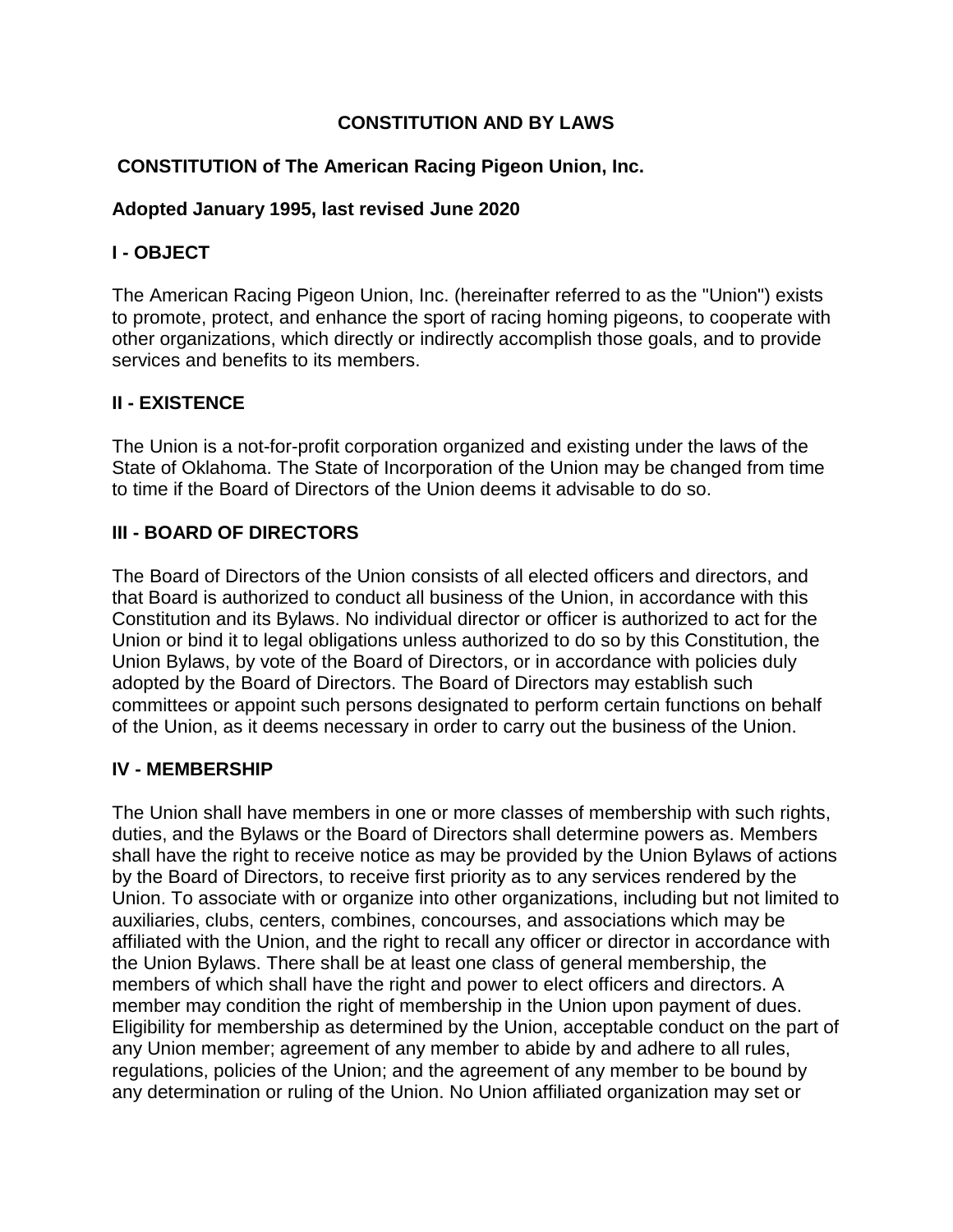establish conditions for membership in that organization which are inconsistent with, or exceed, those required for membership in the Union or which conflict with the Bylaws of the Union.

# **V - RESERVATION OF POWERS**

Any auxiliary, club, center, combine, concourse, association, or other organization affiliated with the Union (hereinafter referred to as "affiliated organization") reserves all rights and powers to operate and to conduct its own activities. Affiliated organizations may adopt and enforce their own constitutions and bylaws. As a necessary condition of securing and holding a charter from the AU, an affiliated organization must be operated in accordance with basic principles of democracy. Organizational documents must provide that most votes, whether by an organization's board or by its membership, shall require a majority to pass. In certain cases where it is common to have a super majority requirement, super majority vote may be allowed, but in no case can the super majority requirement be greater than 2/3. Organizations that have decision making requirements in excess of 2/3 shall be notified of their non-compliance and given up to 3 months to amend their procedures to come in compliance with this provision. If the organization fails to dos, the AU Board may vote to revoke the organization's charter with the AU.

# **VI - ELECTION OF DIRECTORS AND OFFICERS**

The members of the Union in any class of membership entitled to vote shall, in accordance with the Union Bylaws, elect the directors and officers of the Union. The Union shall make reasonable efforts to assure that voting members of the Union have reasonably proportionate representation and gross disparities between the numbers of persons represented by directors shall not be allowed. The directors of the Union shall be selected within geographic regions or areas and the Board of Directors may modify or amend those regions or areas as needed to maintain substantially proportionate representation.

# **VII - AMENDMENT OF CONSTITUTION**

The members of the Union may require a referendum vote on any proposed amendment hereto by the filing with the Union Executive Director of a petition, stating the proposed amendment and signed by not less than five percent (5.0%) of the current Union members in good standing and with voting rights.

Written notice to the membership of the Union of any proposed amendment, whether initiated by the Board of Directors or by petition of the membership; and of the results of such election, once completed, shall be provided not later than sixty (60) days prior to, and after, respectively, the date of the vote on the amendment, by direct written notice to all current members, delivered to the last known address or by publication in the Union Publication. An election to amend this Constitution shall result in the adoption of the proposed amendment if not less than 2/3 of those members who cast votes vote in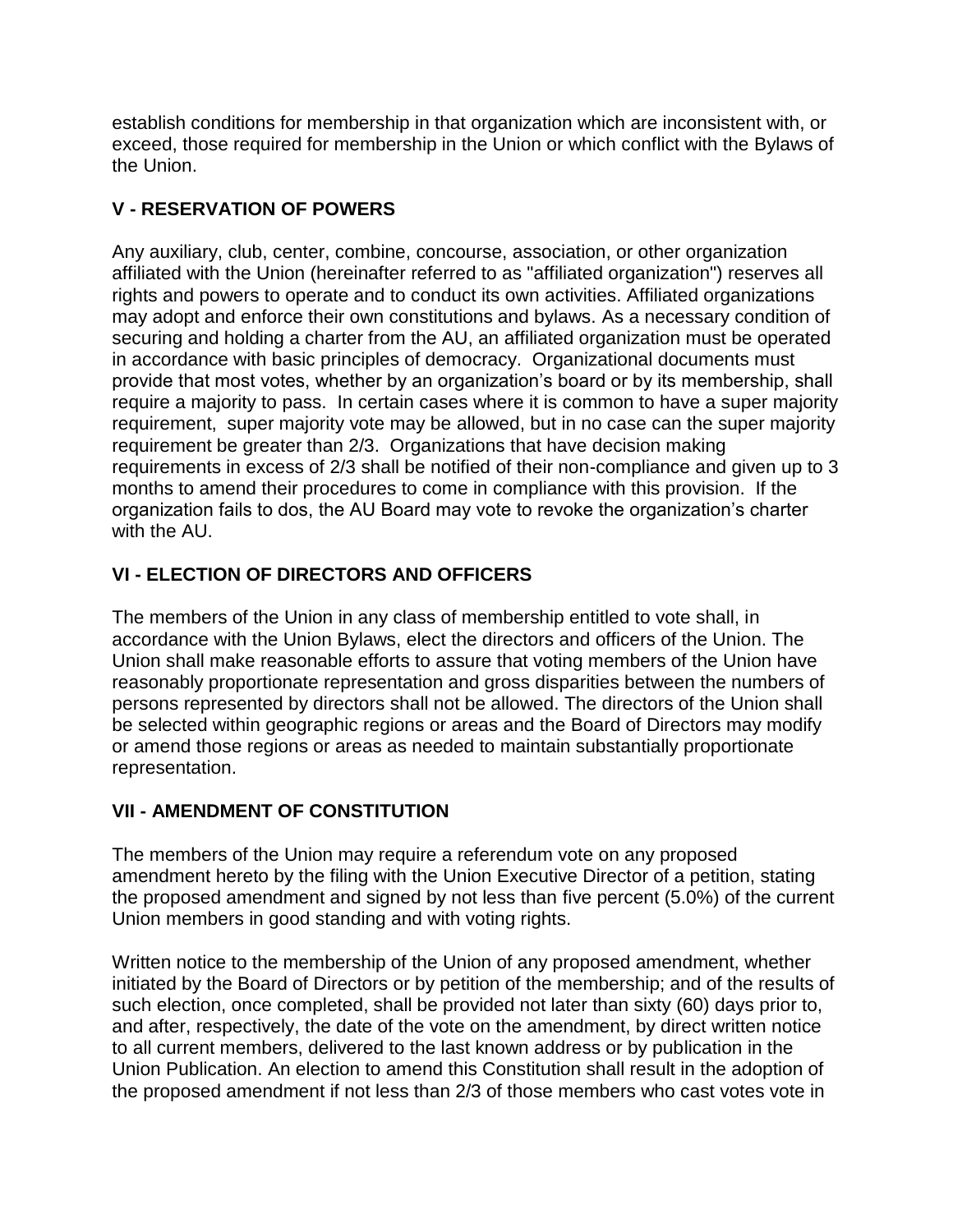favor of the amendment. Any amendment to this Constitution is effective on the 31st day following either the date the Board of Directors votes to amend, if it has such power, or the date when the Board canvasses the election results of a membership referendum vote and accepts that election as official.

### **VIII - MERGER OR DISSOLUTION**

No merger of the Union with any other organization or any dissolution of the Union shall be valid unless a referendum vote of the members of the Union entitled to vote thereon approves such action by a two-thirds vote with not less than fifty percent of the current membership casting a ballot. In the event of a proposed merger of the Union the terms of the merger shall be set out with reasonable particularity in the referendum ballot. In the event of dissolution of the Union the Board of Directors shall distribute pro rata the assets of the Union to the members of any general membership class, after either satisfying or making arrangements to satisfy any debts or legal obligations of the Union.

# **BY-LAWS of The American Racing Pigeon Union, Inc.**

# **1.00 - MEMBERSHIP**

**1.01 Membership in Classes.** Each member of the Union shall be designated as a member of one of the classes of membership of the Union.

**1.02 No Discrimination in Membership Except for Conduct.** No one shall be denied membership, the right to hold any office or position, or any benefit otherwise afforded to Union members on the basis of sex, race, color, national origin, or religion.

**1.03 Membership Rejection.** The Union may reject the membership application of, and refuse to accept, any person as a member by a majority vote of the Board of Directors of the Union. The Board of Directors may consider, as a basis for its action, any or all of the following: a record of criminal conviction(s) which is such that to allow membership would tend to bring the Union into disrepute; a conviction for a crime of moral turpitude; a pattern of conduct in the past while previously a member of the Union by the applicant which in the opinion of the Board caused harm to the Union, its members, or an affiliated organization(s); the expulsion or suspension of the applicant from membership in another organization in the pigeon sport; or, a pattern of conduct in the past while the applicant was a member of another membership organization which conduct, if repeated as a member of the Union, would in reasonable probability bring harm to the Union.

**1.04 Members Bound by Union Rules.** All Union members agree to be bound to all rules, policies, or procedures of the Union as a condition to membership, and to abide by any decision or determination of the Union.

**1.05 Termination of Membership.** The Union may terminate the membership of any member by action taken in accordance with the Union Rules of Conduct, or for non-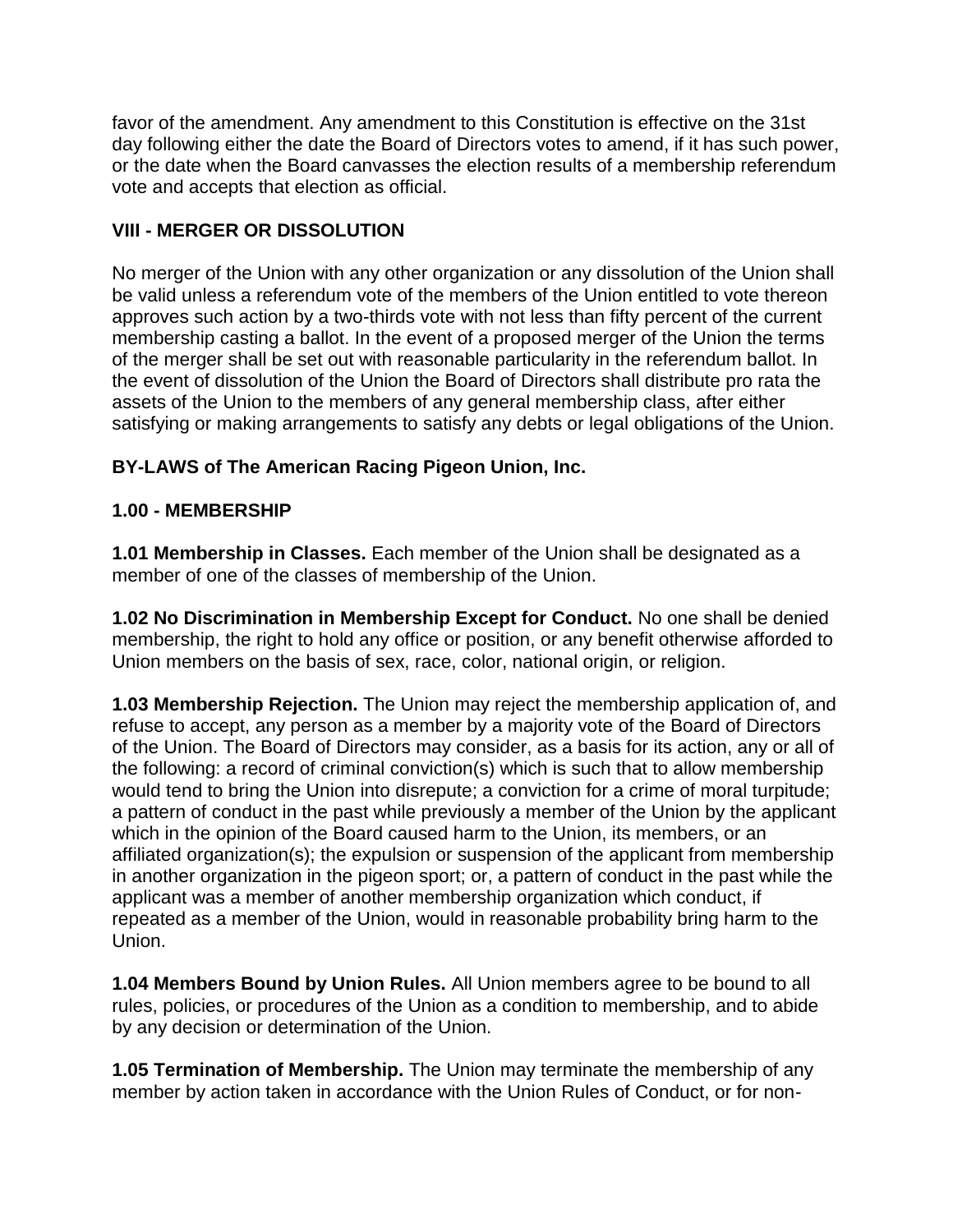payment of dues. A member whose membership is terminated ceases to be eligible for membership in any Union affiliated organization. *(revised 7-97)*

**1.06 Membership of Affiliated Organizations.** Union affiliated organizations may only deny membership to an applicant for reasons provided in the Union Constitution, by limitations adopted in accordance with Section V of the Union Constitution, or for conduct described in Section 1.03 of these Bylaws. No affiliated organization may terminate the membership of a member without notice, fair hearing, and proof of conduct, which would also constitute a basis for termination of Union membership.

**A. Member leaving club**. When a member leaves a functioning AU club, for any reason, all physical or financial assets shall remain with the club, unless specified in a written agreement made, dated and signed, between the member(s) leaving and the remaining club membership. (added 11-6-06)

#### **2.00 - CLASSES OF MEMBERSHIP**

**2.01 Class Members.** "Class A members" are those who belong to clubs affiliated with the Union through a Center.

**2.02 Class B Members.** "Class B members" are those who belong to a club which is not affiliated with a Center.

**2.03 Class C Members.** "Class C members" are those who have not reached their 18th birthday by the deadline for receipt of Union dues.

**2.04 Class D Members.** "Class D members" are those who are not affiliated with either a club or center.

**2.05 Class E Members.** "Class E members" are those who reside outside the North American continent, except for Hawaii, Puerto Rico, and the **Caribbean**. Added July 2012

**2.06 Life Memberships.** The Union may establish Life Memberships in the Union, and set conditions for awarding of such memberships, including a one-time payment of dues, as it deems proper. The Union shall adopt a policy regarding refunds, if any, of dues paid by Life Members, but no refund of any Life membership shall be made to a member who is expelled for cause.

**2.07 Honorary Memberships.** The Union may establish honorary memberships in recognition of the services to the racing pigeon sport by deserving individuals.

**(a)** The Executive Director shall keep a roster of those persons to whom such membership(s) are awarded, and a summary of their accomplishments meriting the award, which may be published annually in the Union Publication.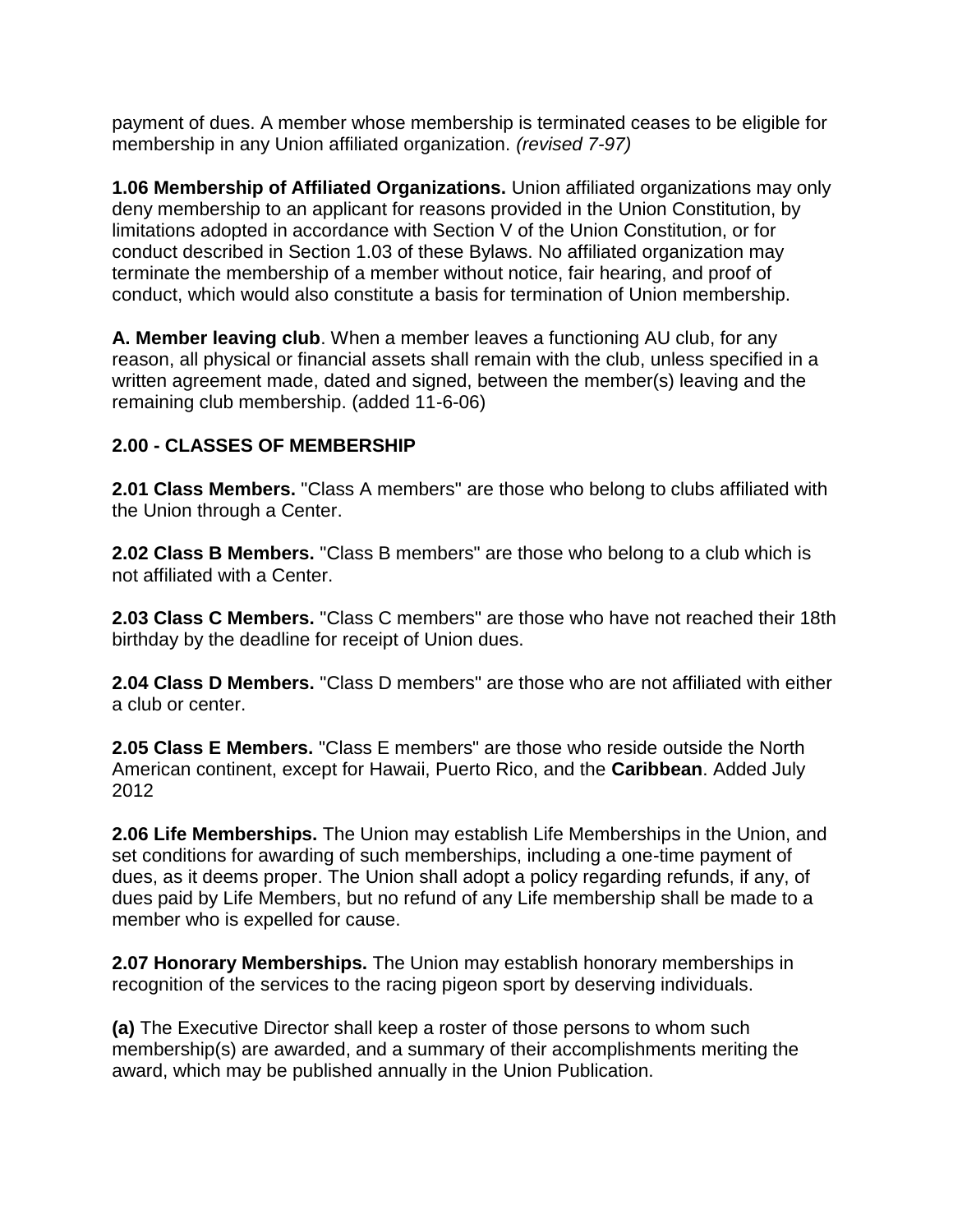**2.08 Class F memberships.** "Class F members are families, who would qualify for any of the above classes but have more then one member of the family that is active in the sport. The family classification is limited to immediate family members, living in the same physical address and includes one adult, spouse, and any number of participating dependant children under the age of 18. Voting is limited to one vote per membership.

**2.09 Limited memberships**. The Union may establish a non-voting, non-competitive membership for individuals that want to support the Union and its programs.

**Class "S" (Sponsor) membership** may include individuals not directly associated with the pigeon sport but have an interest in supporting the Union's programs. This may include families and relatives of members, seniors, and teachers, or other members of the public at large.

**Class "P" (Patron) membership** is "Limited" to include anyone that have pigeons, both flying and non-flying breeds, or other exotic birds, but do not compete in an AU club or for AU awards. Class P members receive the ID card, Yearbook, subscription to the AU UPDATE newsletter and may benefit from Union programs, including zoning assistance. These members do not receive ballots in AU elections.

**2.10 Dues.** The Union shall establish and maintain a written dues payment policy and schedule of dues for each class of members, and the establishment, collection and payment of membership dues shall be governed by that policy. (See AU210) All AU members paying full AU dues shall have full rights and privileges including the right to vote, unless specified as in 2.08 or 2.09. (Rev. 10-18-05)

### **3.00 - OFFICERS**

**3.01 President.** The Union shall have a President, who shall be the Chief Executive Officer of the Union. The President shall vote on any motion before the Board of Directors only if a tie vote requires him to do so. The President shall be elected and take office during 1994 and at the expiration of each term of office thereafter. The term of office shall be as provided in these Bylaws for officers of the Union.

**3.02 Executive vice-president.** The Union shall have an Executive Vice-President, who shall carry out those responsibilities and duties assigned by the Board of Directors. The Executive Vice-President shall be elected and take office during 1994 and at the expiration of each term of office thereafter. The term of office shall be as provided in these Bylaws for officers of the Union. The Executive Vice President will also serve as the chairman of the Finance Committee (Rev. 10-06)

**3.03 Vice-President.** The Union shall have a Vice-President, who shall carry out those responsibilities and duties assigned by the Board of Directors. The Vice-President shall be elected and take office during 1994 and at the expiration of each term of office thereafter. The term of office shall be as provided in these Bylaws for officers of the Union.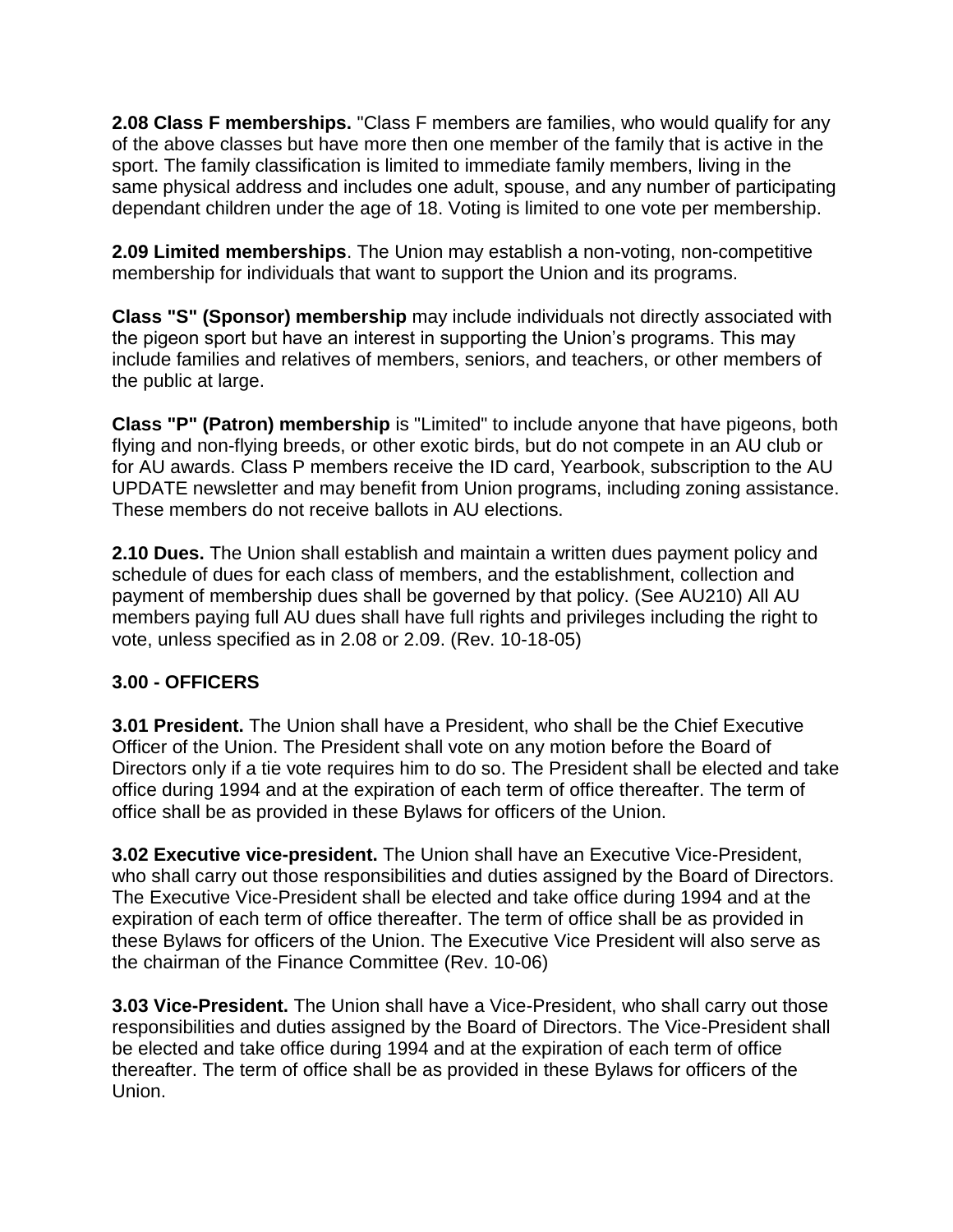**3.04 Executive Director.** The Union shall have an Executive Director, who shall carry out those responsibilities and duties assigned by the Board of Directors. In addition, they shall be responsible to see that accurate and complete minutes of all meetings of the Board of Directors is maintained and make them available for publication in accordance with the policies of the Union. They will be responsible to collect and prepare a meeting agenda for each meeting of the Board of Directors in accordance with these Bylaws, policies and procedures of the Union; maintaining a full and accurate written record of all the actions of the Board of Directors, and a true and correct copy of all policies and procedures adopted by the Board of Directors. They will record in writing any action taken by any Union Committee which is reporting to them.

The Executive Director, shall report the results of all elections to the Board of Directors, and shall supervise all elections of officers by the Union.

The Executive Director shall be a hired employee of the Union and manage the day-today operations of the National office.

The Executive Director shall also be responsible to see that all AU award recipients receive acknowledgement in the publications, including Hall-of-Fame, Man-of-the-Year (including previous years), Publicity awards, Speed awards, etc., and that a record of these awards is maintained for our archives.

The Union Executive Director shall maintain complete and accurate financial records of the Union, and report to the Board of Directors and the Union Membership as to the financial affairs of the Union as provided in these Bylaws, policies and procedures of the Union.

The Executive Director shall serve as an ex-officio member of the Finance Committee.

The Board of Directors may appoint or employ one or more assistants to the Executive Director if Union business requires, but such persons shall not be members of the Board.

#### **3.05 Intentionally left blank.**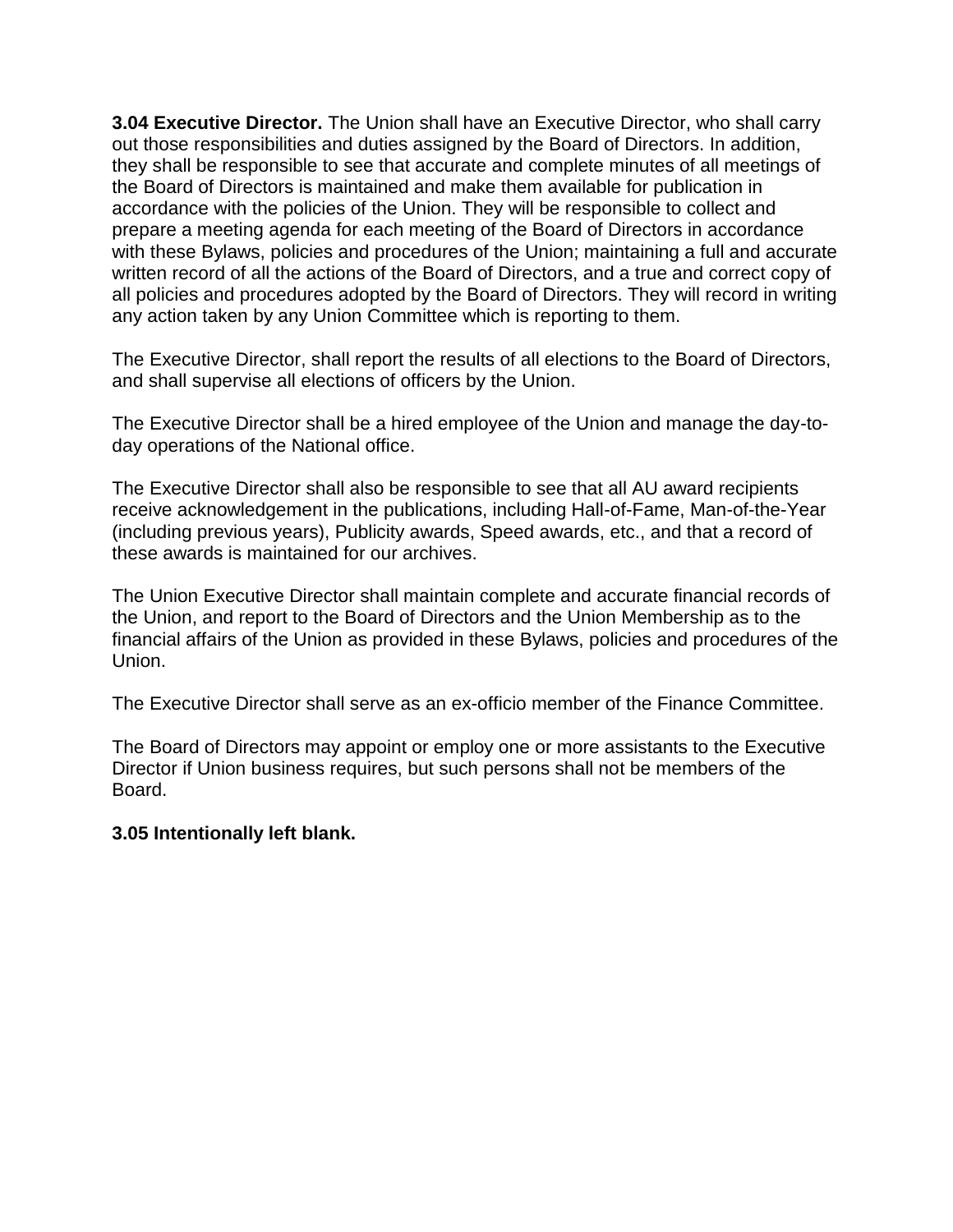**3.06 Directors.** The Union shall have seven (7) directors elected, one from each of the Union's eight geographic zones. \* Directors shall carry out those responsibilities and duties assigned by the Board of Directors. The zones from which Directors are elected shall, insofar as reasonably possible, be contiguous geographic areas and have equal populations of Union members. The Board of Directors shall regularly review how its geographic zones are constituted and shall have the authority to modify boundaries to accomplish those objectives.

**A. Zones:** (Revised 9/17)

**Northwest-** Alaska, Washington, Oregon, Idaho, Wyoming, Colorado, Montana, Utah and Western Provinces (includes Alberta, British Columbia, & the Yukon Territory)

**Pacific Mountain-** Hawaii, California, Nevada and Arizona

**Southwest-**Arkansas, Louisiana, Texas, Oklahoma, New Mexico (Mexico & Central America)

**Plains**- Illinois, Iowa, Kansas, Nebraska, Missouri, Minnesota, North Dakota, South Dakota, Wisconsin and provinces of Manitoba and Saskatchewan)

**Lakes-** Indiana, Indiana, Michigan, Ohio, Kentucky, West Virginia

**Northeast-** Connecticut, Delaware, Massachusetts, Maryland, Maine, New York, New Hampshire, New Jersey, Pennsylvania, Rhode Island, Vermont and the Eastern provinces of Quebec, Ontario, New Brunswick, Newfoundland and Labrador, Nova Scotia, and Prince Edward Island.

**Southeast-** Alabama, Florida, Georgia, Mississippi, Tennessee, South Carolina, North Carolina, Virginia, Maryland, & Wash. D.C., Puerto Rico (and other Caribbean locations),

**3.07 Past President.** The Past President of the Union shall serve as a member of the Board with travel and voting privileges for a term of two years. If he or she opts to remain, in name only, he or she may do so without voting or travel privileges.

**3.08 Constitution, By-Laws, and Policy Advisor.** The President shall appoint, with the advice and consent of the Board of Directors, a Constitution, By-Laws, and Policy Advisor, who shall serve until a successor is appointed and assumes the position. The Board of Directors is authorized to pay compensation to the appointee as it deems proper. The appointee shall have demonstrated knowledge of the Constitution, By-Laws, and Policies of the Union. The appointee shall act as consultant and advisor to the Board of Directors, officers, and committee chairs, organizations affiliated with the Union, and Union members, to provide them with interpretations of the Constitution, By-Laws, and Policies involving any question or matter; shall notify the President and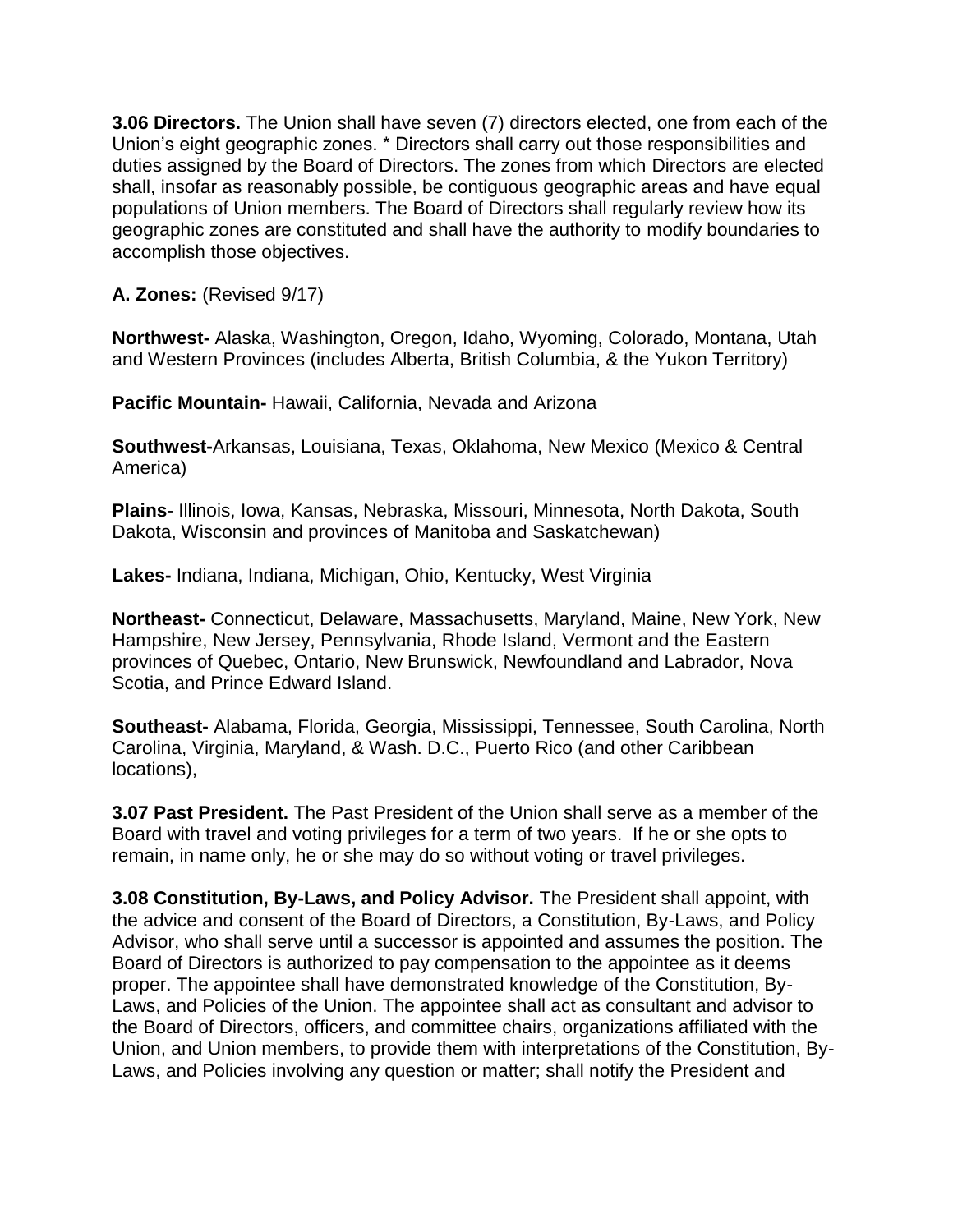Board of Directors, in writing, if any action taken by the Board of Directors, any officer, any committee chair or committee, or any organization affiliated with the

Union violates any provision of the Constitution or By-Laws or its Policies; shall maintain a true and correct copy of the current Constitution, By-Laws, and Policies for reference by any party, and approve the proofs of and printing to be distributed to the Union membership; shall draft, or approve for submission, any drafts of proposed amendments to the Constitution, By-Laws, or Policies, all of which must first be submitted to him for review before being presented to the Board of Directors for consideration.

**3.09 Legal Advisor.** The Board of Directors shall each year select an attorney to provide legal counsel and advice to the Board of Directors. The Board of Directors is authorized to pay compensation to the appointee as it deems proper. In the event that a conflict of interest or matter of personal concern to the Legal Advisor shall become an issue, the Board of Directors may employ the services of another legal advisor.

**3.10 Public Affairs Advisor.** The President may appoint, with the advice and consent of the Board of Directors, a Public Affairs Advisor for the Union, to prepare and distribute information about the Union and its activities. The Board of Directors is authorized to pay compensation to the appointee as it deems proper.

**3.11 Authority to Act.** The offices identified in this section are ranked in descending order by authority to act as chief executive officer and to preside over meetings of the Board of Directors. In the event any or all persons of a higher rank of executive authority shall be absent or unable to act for any reason, the officer of the highest rank who is present and able to act shall act as presiding officer of the Union, and conduct all business necessary for Union affairs. An officer who is presiding in the absence of one or more officers of superior rank is not disqualified from voting because of his temporary role.

**3.12 Executive Committee.** An Executive Committee shall consist of the President, Executive Vice President, Vice President and the Executive Director. At the discretion of the President, the Executive Committee may be assigned special tasks and responsibilities and may assist the President with business decisions.

### **4.00 - TERMS OF OFFICE**

**4.01 Terms of Office for Officers.** The term of office of all Officers shall be for four (4) years or until their successors are appointed or have been duly elected.

**4.02 Terms of Office for Directors.** The term of office for Directors shall be for four (4) years or until their successors are appointed or have been duly elected. The terms of office shall be staggered so that not more than one Director from each zone shall stand for election in any election year. Those Directors whose terms expire in 1994 under the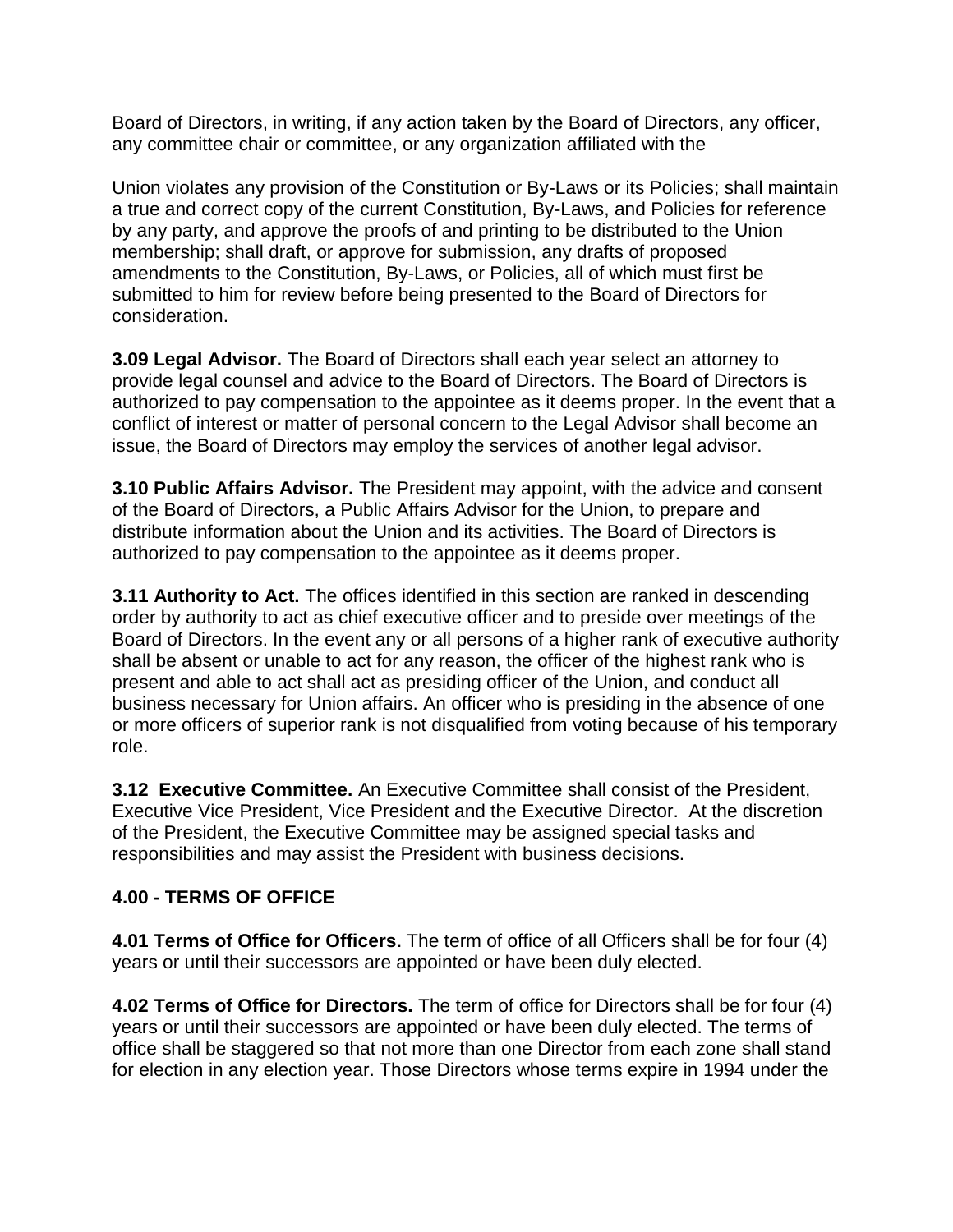previous Union Constitution and By-Laws shall stand for election in 1994, and the remaining Directors shall stand for election in 1996.

**4.03 Terms of Office for Appointees.** Any person appointed to serve as a chair or member of any standing Union committee shall serve until the end of the term of the Union President by who appointed. Any person appointed to serve as a chair or member on a Union committee appointed for a specific purpose shall serve until the Board of Directors receives and accepts the

final report of that committee. All appointees are subject at any time to removal in accordance with Section 7.05 of the Bylaws.

**4.04 Successive Terms of Officers.** No officer shall serve in the same office for more than one concurrent term, (4 years). The balance of an unexpired term, which is filled by appointment, shall not be considered to be a term of office for purposes of this section. (Revised 7-11-07)

**4.05 Successive Terms of Directors.** No Director may serve as a director for more than two consecutive terms, (8 years). The balance of an unexpired term, which is filled by appointment, shall not be considered to be a term of office for purposes of this section.

### **5.00 – ELECTIONS**

*This section was revised by the AU Board of Directors by unanimous vote on 8/22/95.*

*The administrative changes herein are only changes of deadline dates for actions regarding the (election) process. Nothing regarding the election, requirements, procedures or responsibilities for the conduct of said elections has been changed*.

**5.01 Times.** Elections of Union officers and Directors whose terms are expiring shall be held not later than September 1 of every second year, commencing in 1994**.** The Executive Director shall announce solicitations for candidates for elections in the December issue of the Union Publication and direct any interested parties to this section of the AU Constitution and By-Laws for guidance and requirements.

**5.02 Qualification for Candidacy.** Any member who seeks an elected position must file with the Executive Director, not later than March 1 of the election year, a petition and a resume. The petition must be signed by the candidate and by not fewer than fifty (50) members, and contain the full name of the candidate, the candidate's address, club, and Center, if any, and the office for which election is sought.

If the candidate seeks office as a Director at least fifty (50) signatures on the petition must be those of members who are residents of the zone which would be represented. The resume shall not exceed 250 words in length and shall state the office sought, the personal experience, training, or ability of the candidate which, in the candidate's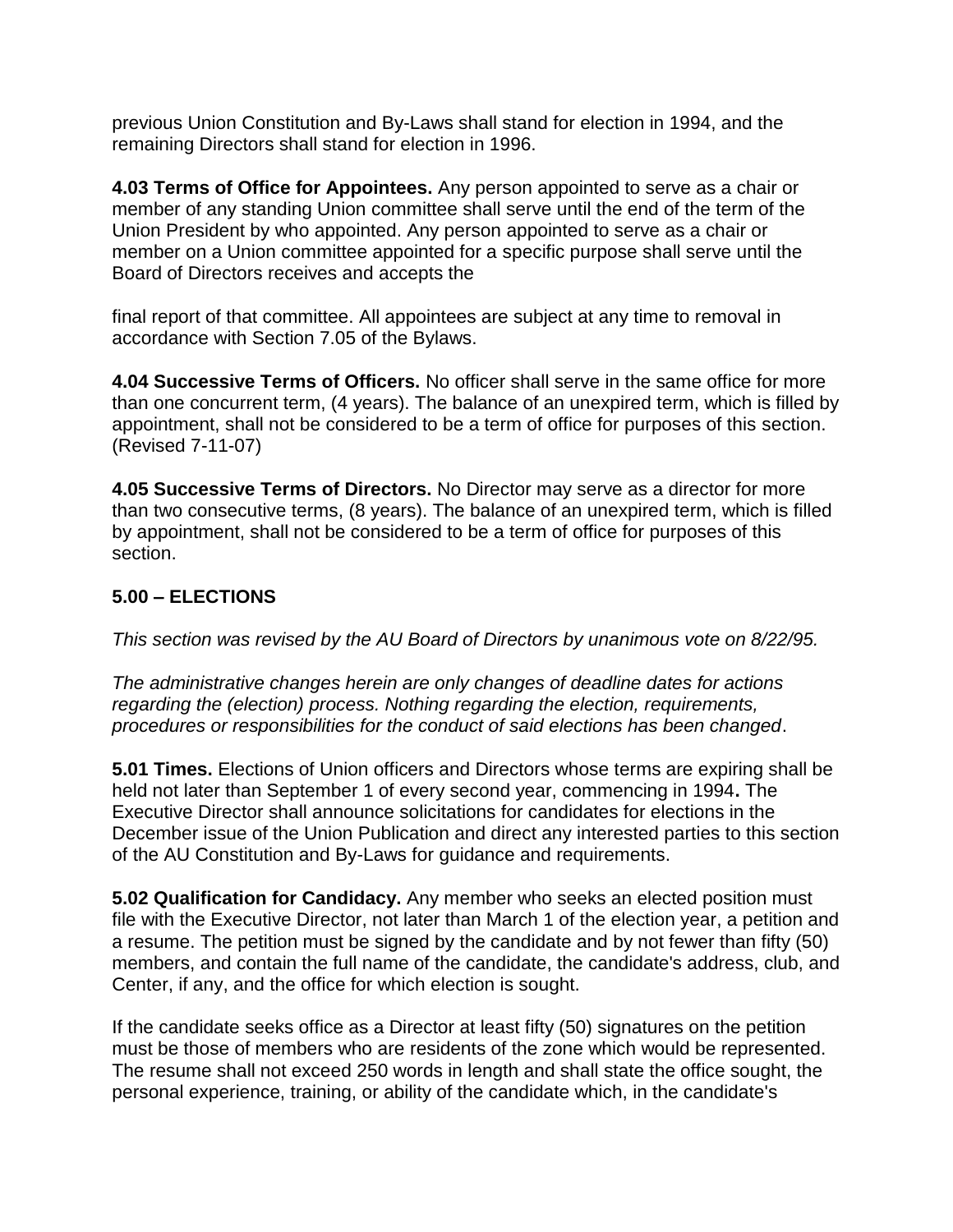opinion, qualifies for that office, each club or Union affiliated organization of which membership has been held, any titles, offices, or positions held in the sport, and goals for the Union if elected.

Petitions and resumes may be delivered in any manner feasible by the deadline. If sent via the U. S. Postal Service they shall be considered filed with the Executive Director by delivery to the U.S. Postal Service not later than three business days before the due date for filing, by certified mail, return receipt requested, addressed to the proper address of the Executive Director, with all postage required paid in advance and the envelope or container bearing a legible postmark affixed by the U.S. Postal service not later than the last date for mailing.

**5.03 Eligibility.** Persons eligible for election to any office of the Union must qualify for candidacy and be of excellent repute and never convicted of a felony, a member of the Union for at least two (2) years prior to the election, members of an affiliated Class A or Class B club, and actively participating in the pigeon racing sport. A candidate for election as Director must, in addition, have been a resident of the zone in which election is sought for not less than one year prior to election and be a resident of that zone as of the date of election.

**5.04 Dual Candidacies.** No candidate for Union office shall appear on any ballot as a candidate for more than one office.

**5.05 Notice of Candidacies.** The Executive Director shall publish, or cause to be published, in the Union Publication a list of candidates and the resume provided by each candidate not later than thirty (30) days prior to the election. This may be combined with the ballot, as long as it is mailed no later than 30 days prior to the election.

**5.06 Mailing or Delivery of Ballots.** The Executive Director shall supervise the preparation and mailing of ballots to members, which shall be mailed or otherwise delivered to each member eligible to vote not later than June 30 of each election year. The Executive Director may also provide to each member a return envelope, preaddressed, for return of the ballot to the Executive Director or his/her designated representative.

**5.07 Voting by Members.** Every member shall be eligible to receive a ballot to vote if he/ she was a paid AU member of at least 30 days duration as of June 1st of the election year. It is the member's responsibility to ensure his current mailing address is on file. Each member shall indicate choice(s) on any ballot provided by making a cross ('X') in the appropriate place indicated on the ballot. Ballots are to be returned to the Executive Director at the address indicated so as to be postmarked no later than July 15 for proper tabulation. Ballots bearing postmarks after the July 15 cut off will not be tabulated.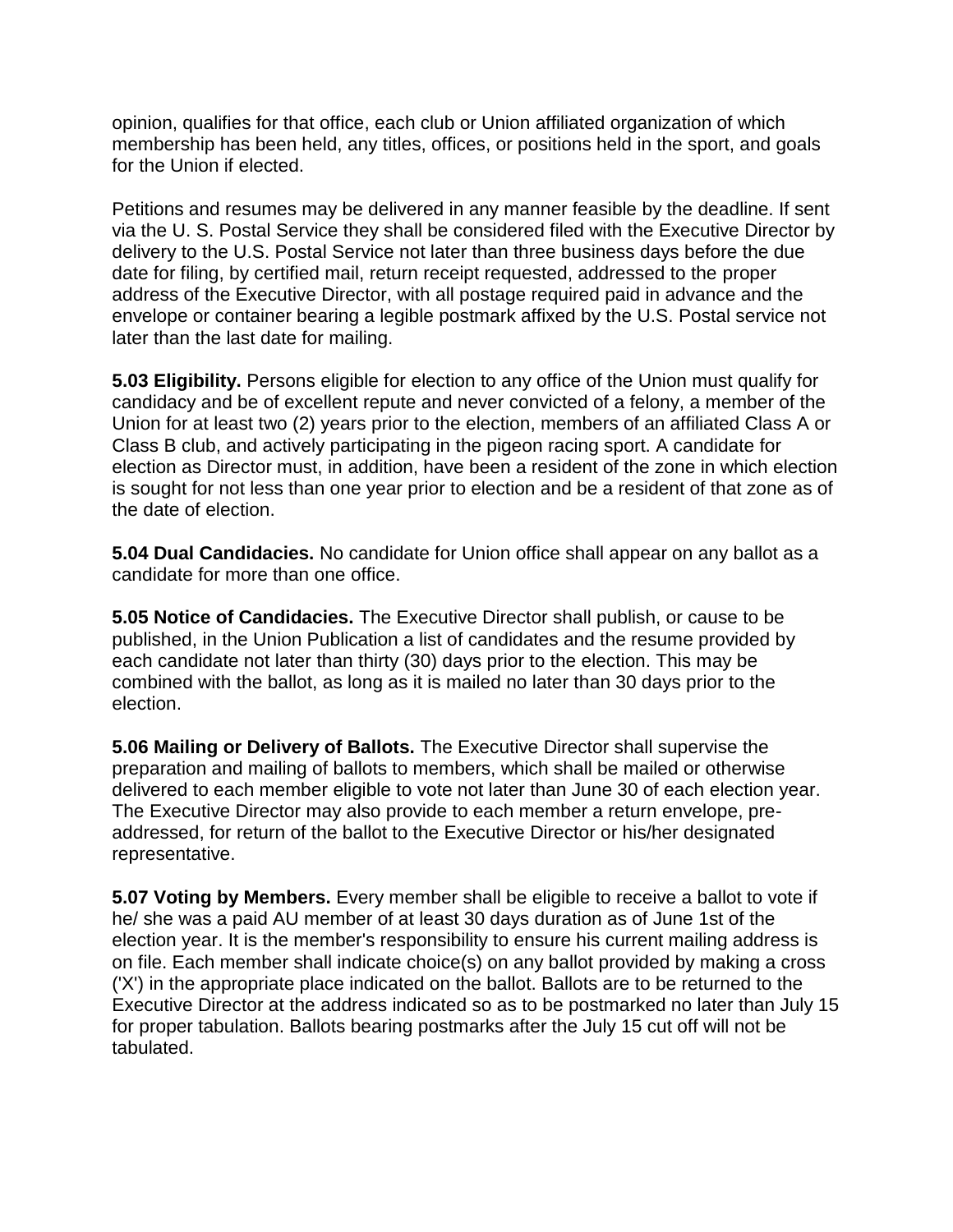**5.08 Balloting for Elections.** The use of mail ballots for election of officers and directors is permitted. The Executive Director shall supervise the preparation of ballots to be provided members, which shall be sent directly to the last known address of each eligible voter via First Class mail. The deadline for the receipt of ballots cast by members shall be prominently displayed on the member's ballot. Any ballot not received by the Executive Director, or a person designated for that purpose by the Executive Director, prior to the deadline or which is otherwise invalid shall be disregarded. All completed ballots, shall be stamped with the date of receipt and retained by the Executive Director for not less than thirty (90) days after the deadline for receipt of ballots. *(revised 7-97)*

**5.09 Notice to Candidates.** Immediately after tabulation of the election results, and prior to certification of the election results, the Executive Director shall notify each standing candidate for election by certified mail, return receipt requested, of the election results.

**5.10 Election contests**. Any person lodging a protest to, or contesting the results of, any election of the Union must notify the Executive Director of the protest or contest in writing, received by the Executive Director not later than 5:00 o'clock p.m. CST by the fifteenth (15th) day following the date of certification of the election results by the auditing agency. If any person contesting an election shall request a recount of ballots cast, the Executive Director may condition compliance with that request by requiring the contestant to deposit with the Union, an amount sufficient to defray the reasonable and necessary costs of a recount. No person shall be entitled to protest or contest the results of a Union election unless eligible to vote in that election.

**5.11 Rulings on Eligibility**. If the eligibility of any person to stand for or hold office, vote, or protest or contest any election is raised, or the results of any election are contested or questioned, the Union Constitution, By-Laws, and Policy Advisor shall make a timely determination of the issue(s) and that decision shall be final and binding on all parties, including the Union. If the Constitution and By-Laws Chairman is not able or willing to act, or is disqualified from consideration of the issue because of personal involvement or other reason, the Union Legal Advisor shall then assume that duty.

**5.12 Certification of Election**. The Executive Director shall, after the close of balloting and tabulation of election returns from the auditing agency, after a decision on any contests or protests, if any, has been made, and the time for contests and protests has passed, certify to the Board of Directors in a timely manner the results of the Election.

**5.13 Notice of Election Results**. The Board of Directors, after receipt of election results, shall canvass the election results in a timely manner and verify that the election was held in accordance with Union requirements and that the voting has been properly tabulated. If the election is declared proper the Board of Directors shall accept the results, declare the election official, and record in its minutes the result thereof, at which time the results of the election may be disclosed. The Executive Director shall cause to be published in the Union Publication the full and complete election results not later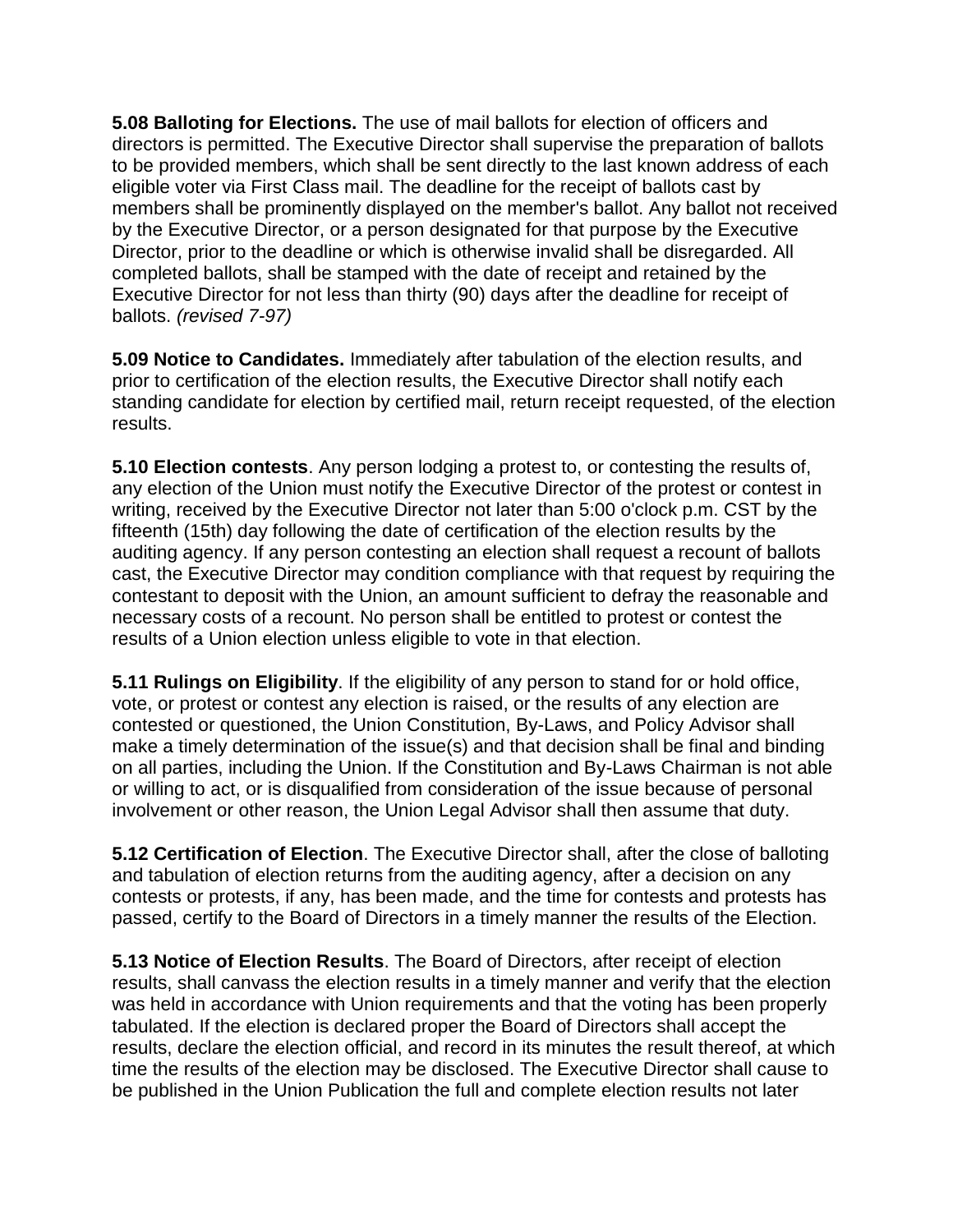than 60 days (September Fall issue), the full and completed election results as certified and declared final by the Union Board of Directors.

# **6.00 - VACANCIES IN OFFICE**

**6.01 President**. If the office of President becomes vacant the Executive Vice-President shall succeed to the position and assume all powers and duties thereof.

**6.02 Executive Vice-President**. If the office of Executive Vice-President becomes vacant the Vice-President shall succeed to the position and assume all powers and duties thereof.

**6.03 Other Officers.** If the office of Vice-President becomes vacant the President, with the advice and consent of the Board of Directors, shall appoint an appointee, who shall serve until a successor is elected or appointed and takes office.

**6.04 Directors**. If any office of Director becomes vacant the President, with the advice and consent of the Board of Directors, shall appoint an appointee, who must be a resident of the same zone as the elected Director who vacated the position and who shall serve until the next election of officers or until a successor is elected or appointed and takes office. Any officers or directors to be appointed and approved must submit a petition with a minimum of 25 AU members' signatures endorsing appointment.

**6.05 Committee Chair(s) and Members**. If any Committee Chair or member's position becomes vacant the President, with the advice and consent of the Board of Directors, shall appoint an appointee, who shall serve until a successor is appointed and assumes the position.

# **7.00** - **REMOVAL FROM OFFICE**

**7.01 Incapacity**. If an Officer or Director shall become incapacitated or legally incompetent for any period in excess of sixty (60) days the Board of Directors may remove said person from office.

**7.02 Cause**. Any Officer or Director who willfully or intentionally engages in action or conduct, including but not limited to dishonest acts, interference with or the disruption of the conducting of Union business by other officers and directors, or if the Board concludes, after investigation, that he or she is guilty of misfeasance, malfeasance, or nonfeasance, or is in violation of the Union Rules of Conduct, which act(s), in the opinion of the Board of Directors, is detrimental or harmful to the Union or to the sport, may be removed from office by 2/3 vote of the Board of Directors. (Revised 10/15)

**7.03 Recall.** Any officer or Director may be recalled and removed from office by action of the members of the Union. In the event a petition requesting an election for the purpose of recalling an officer, signed by at least fifteen percent (15%) of Union members, or in the event a petition requesting an election for the purpose of recalling a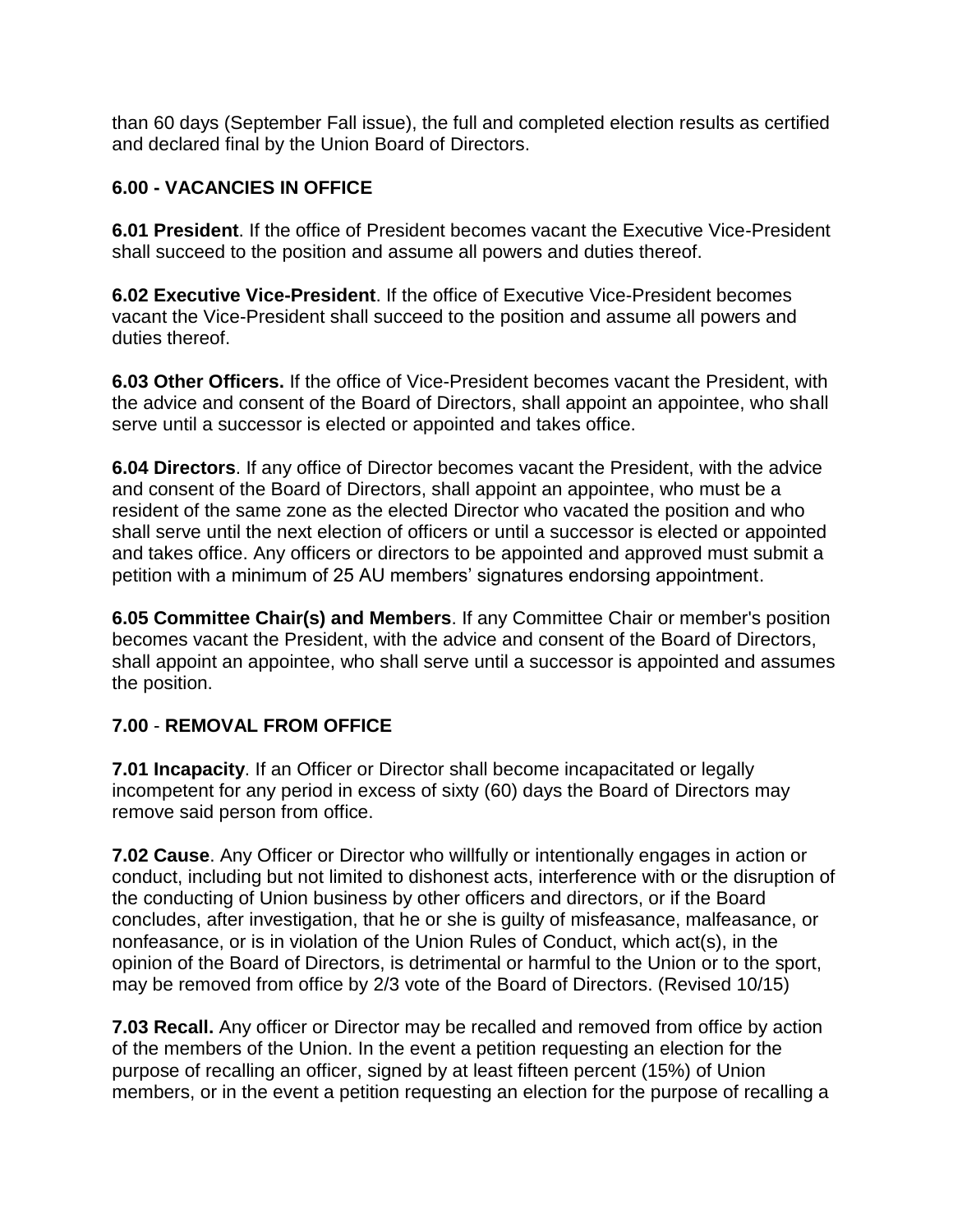Director, signed by at least fifteen percent (15%) of the members who reside in the Director's zone, is presented to the Executive Director, and certified to contain the requisite number of signatures of members, the Executive Director shall notify each member of the Board of Directors of the necessity for conducting a recall election, and the Board of Directors shall schedule such an election and notify the membership of that election. The election shall be held not later than ninety (90) days after certification of the petition, and all provisions relating to elections shall be applicable. The sole issue on the ballot regarding the subject of recall of an officer or Director shall be "Whether (the identified Officer or Director) should be removed from his office with the American Racing Pigeon Union, Inc."

**7.04 Eligibility for Re-election**. Any Officer or Director who has been removed because of incapacity may subsequently seek reelection to office in the Union; provided, that there shall be provided to the Executive Director an affidavit stating that the reason(s) for that earlier inability to act as an Officer or Director no longer exist and the Executive Director shall determine if that candidate is fully competent and capable of serving. An Officer or Director who has been removed for cause by action of the Board of Directors may be a candidate for election to a Union office only if the petition filed, as required by Section 5.02 of these Bylaws, contains not less than 500 signatures. An Officer or Director removed from office as a result of a recall election of the membership shall never again be eligible to serve in any office or official position of the Union.

**7.05 Removal of Committee Chair or Member.** The President, with the approval of the Board of Directors, may remove any Committee Chair or member at any time.

### **8.00** - **COMPETITION STANDARDS COMMITTEE**

**8.01 Selection**. The Board of Directors shall select and appoint a Chair, and four other members, of the Competition Standards Committee. At least two members of the Committee shall be presently serving as members of the Union Board of Directors.

**8.02 Term.** The Chair and members of the Committee shall serve until the expiration of the term of the President in whose term they were appointed.

**8.03 Duties**. The Committee shall maintain a true and correct copy of the official rules governing any competitive race, show, or other event sponsored by the Union or by any Union affiliated organization, and shall recommend any modifications or amendments to those rules for adoption by the Board of Directors. In the event of any dispute or question about a proper interpretation of the rules of the Union applicable to an event the interpretation of the Committee shall be final and binding. If the Committee determines that any affiliated organization or person has violated the rules of the Union it may file a complaint or charge with the Infractions Committee and request that appropriate action be taken.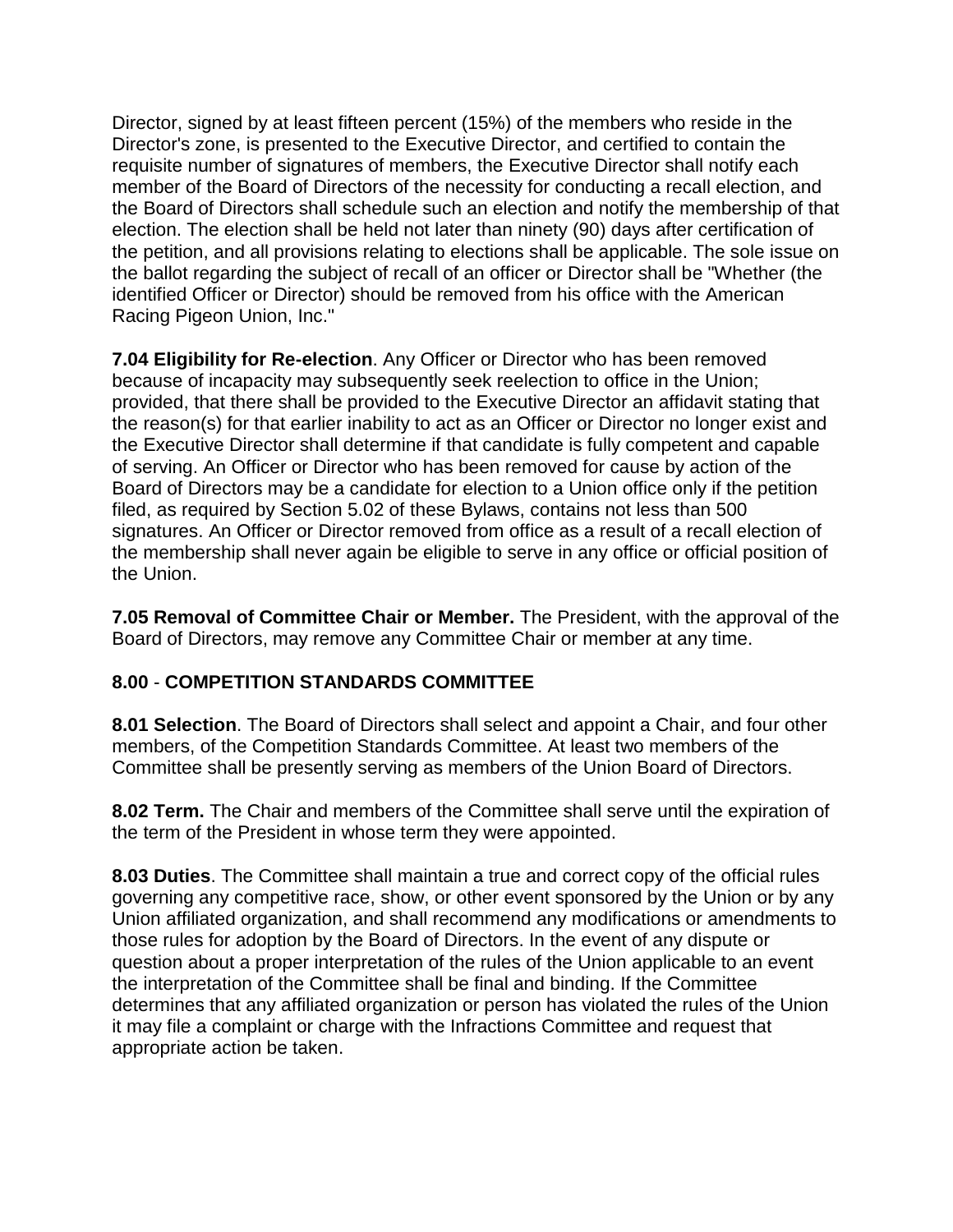#### **9.00 - INFRACTIONS COMMITTEE**

**9.01 Selection**. The President, with the advice and consent of the Board of Directors, shall appoint a chairman of the Infractions Committee. The Constitution and By-law Chairman shall serve as a member of the committee. Up to five investigators shall be retained on the committee.

**9.02 Term.** Appointees shall serve a term of four calendar years from the date of their appointment or until their successor is appointed and assumes the position, unless appointed to fill the unexpired term of a member whose position is vacated prior to the end of his term in office. *(Revised 7-04)*

**9.03 Duties**. The Infractions Committee is empowered to investigate complaints and charges against Union members and organizations affiliated with the Union; to investigate and determine violations of Union rules, policies, and procedures; to conduct such hearings as it deems necessary to complete its duties; to summon Union members to appear at hearings for the purpose of providing evidence; to employ investigators, or to designate Union members as investigators if deemed proper by the Committee; to render rulings and opinions regarding complaints, disputes, or violations of Union rules, policies, or procedures; to recommend to the Board of Directors disciplinary action and sanctions against Union members and organizations affiliated with the Union for any violations it finds to have occurred; and to recommend to the Board of Directors revisions, amendments, or additions to the Disciplinary Rules of the Union. The Infractions Committee shall interpret the Union Competitive Standards Rules only for purposes of possible disciplinary action and shall seek an opinion as to interpretation from the Competition Standards Committee where feasible.

In the event of a complaint that those rules have been willfully violated or ignored, or upon referral by the Union Competition Standards

Committee of any claim of a willful violation of those rules, the Infractions Committee may investigate and recommend disciplinary action if appropriate.

**9.04 Disciplinary Action**. The Infractions Committee shall conduct its business in accordance with the Union Rules of Conduct and Disciplinary Rules, as may be adopted by the Board of Directors. It is authorized to recommend punishment or sanctions as provided in those Rules of Conduct. Any three or more members of the Committee constitute a quorum for the purpose of hearing any matter and rendering a ruling thereon.

**9.05 Operating Expenses.** The Chair of the Committee shall each year present to the Board of Directors a request for funding of the operations of the Committee for the following fiscal year, including but not limited to the costs of travel and lodging for committee members who must travel in connection with hearings and/or investigations; the telephone and postage expenses of the Committee and its members; the charges of, and expenses incurred by, investigators appointed or employed by the Committee;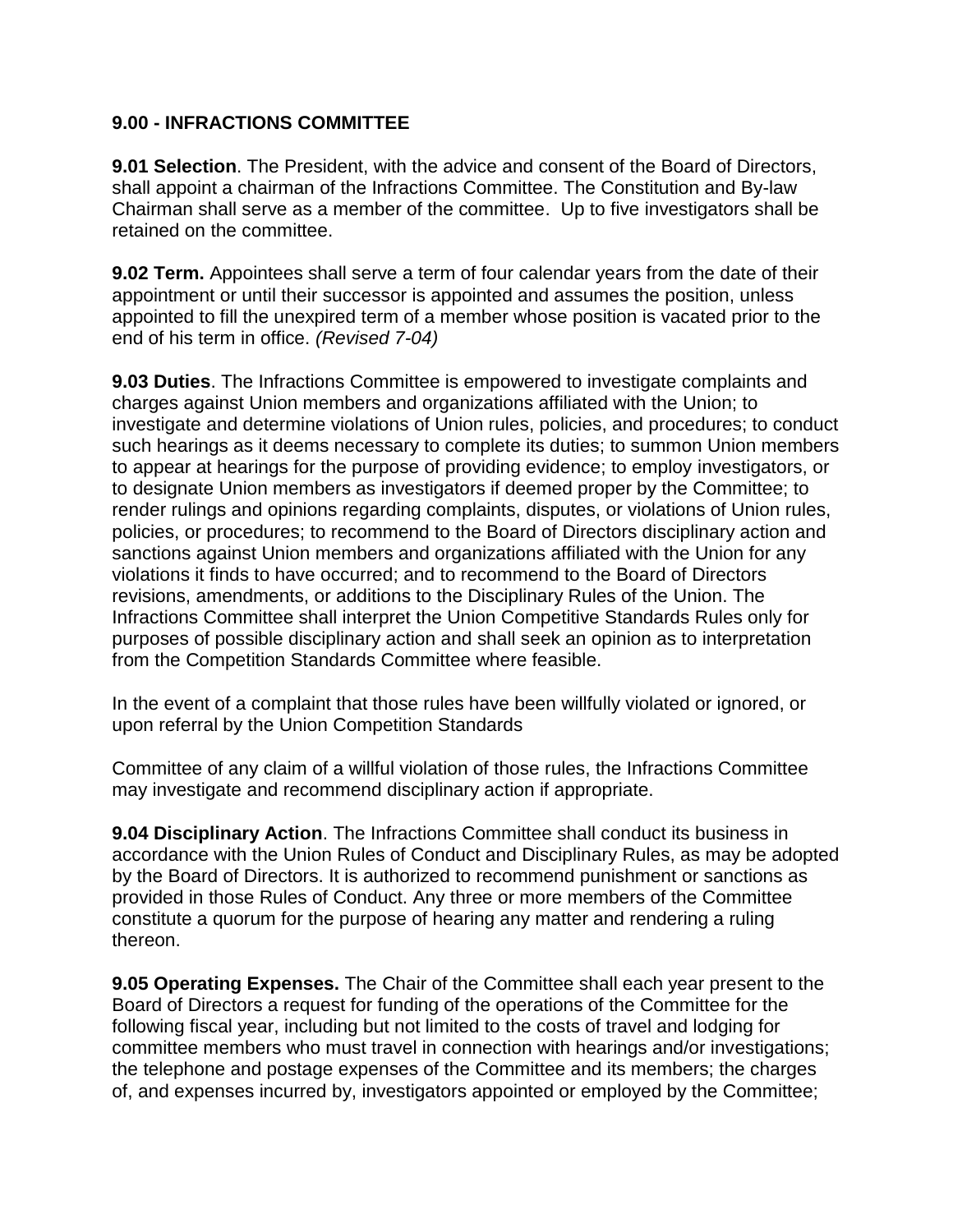the costs of conducting hearings and securing transcripts of those hearings; and such other expenses as are necessary for the Committee to conduct its business.

**9.06 Official Adoption of Rulings**. **A**ny report by the Committee, including recommendations for disciplinary action, shall be submitted in writing to the Board of Directors and considered by the Board of Directors at its next meeting following the receipt of the report. The Board of Directors may refuse to follow the Committee's recommendation only if it determines that the Committee failed to follow Union rules or procedure, or that there is no substantial evidence to support the Committee's report and recommendation. The Board of Directors may, in the event it refuses to approve the Committee's report, remand the issue to the Committee for further hearing or review in accordance with the rules and policies of the Union, or, in the event it finds that there is no substantial evidence to support the Committee's report, it may dismiss the complaint upon which the report is based.

**9.07 Publication of Committee Decisions**. The Chair of the Committee shall provide to the Union Executive Director a written copy of any decision or ruling of the Committee which has been approved by the Board of Directors and become final. Rev. 11-08

### **10.00 - NOTICES OF MEETINGS AND OFFICIAL UNION ACTION**

**10.01 Union Publication.** The Union shall regularly, and not less than three times per year, distributes to its members a newsletter/publication that shall be the official publication of the Union.

**10.02 Notice of Meetings**. There shall be published in the Union Publication notice of any regular meeting of the Board of Directors, and, if practicable, of any special meeting. This notice shall state the date, time, and place of the meeting.

**10.03 Publication of Agenda for Meetings**. The Union shall print annually in the Union Publication a standard meeting agenda by category or type of action to be considered by the Board.

**10.04 Publication of Meeting Minutes.** The Union shall print a summary of minutes of all AU Board Meetings in the Union Publication (AU UPDATE) or on the Union website. Summary to include all action taken, voted on or considered.

### **11.00 - MEETINGS**

**11.01 Form of Meetings.** The Board of Directors and any Committee of the Union may meet in person, by teleconferencing, by conference call, or by any other method deemed proper by the Board, except as otherwise provided herein.

**11.02 Annual Convention**. There shall be held a convention each year at a site or location selected by the Union, at which members are invited to attend. The Board of Directors may, but is not required to, conduct a business meeting at the Convention.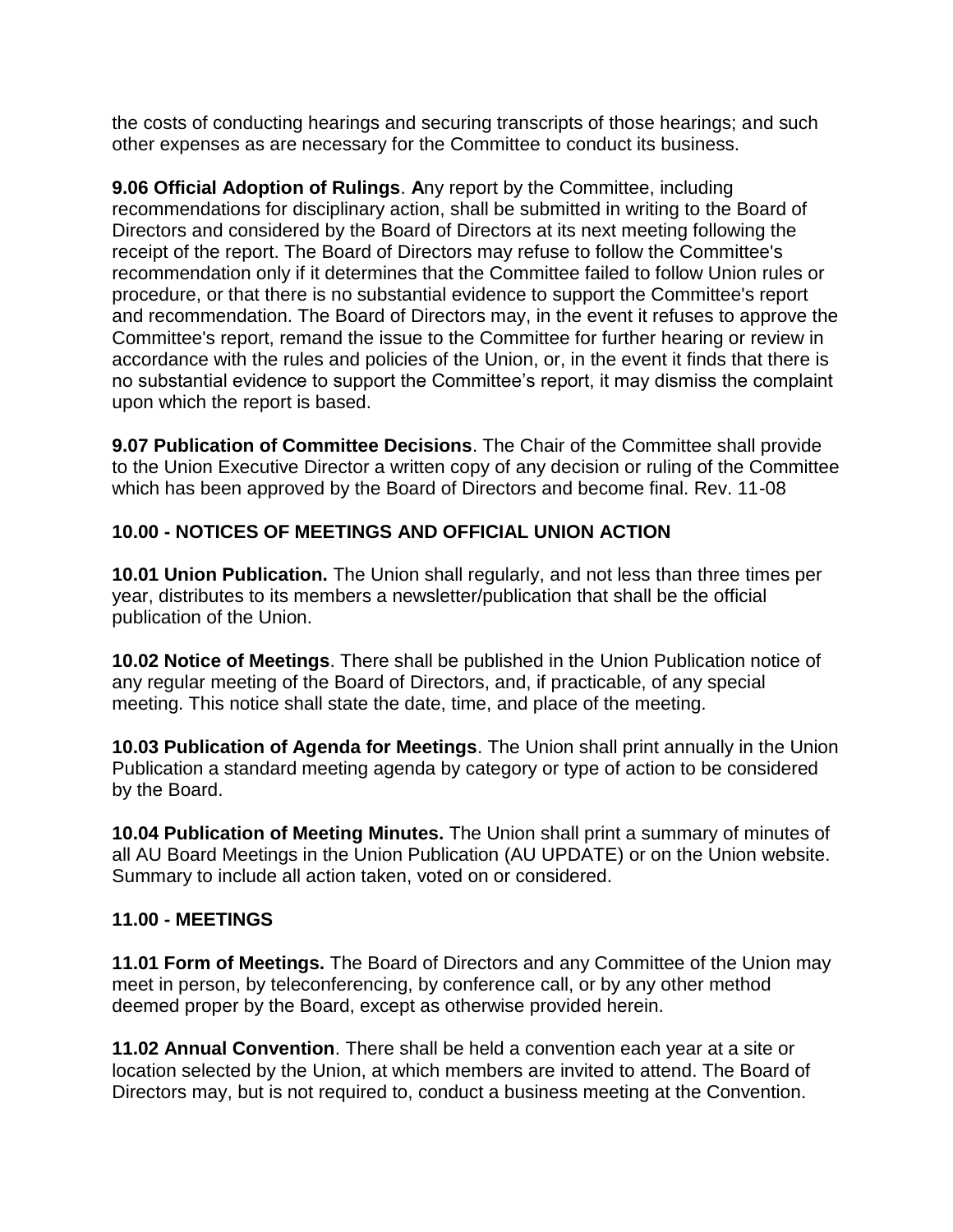**11.03 Annual Meeting**. There shall be conducted each year an Annual Meeting, after notice to the membership, at which members of the Union may attend. At such meeting the Board of Directors shall report to the Union members present and those members shall be allowed to ask questions concerning the business and the status of the Union.

**11.04 Mid-Year Meeting**. There shall also be conducted each year a Mid-Year Meeting, after notice to the membership, at which time reports of all actions and activities of the officers and Committees following the Annual Meeting shall be made.

**11.05 Special Meetings**. The Board of Directors may hold such other meetings throughout the year as it deems necessary to conduct the business of the Union. Board decisions involving major policy or race rule changes, personnel issues or expenditures of \$3,000. or more must be made during a Board meeting or teleconference call. (revised 12-5-01)

**11.06 Agenda**. The Board of Directors shall adopt a standard agenda for the conducting of business at its meetings, which agenda shall itemize the types of actions or activities it may consider by category or type, and in the order to be considered. The Board of Directors shall follow that agenda at all times. All meetings will begin with the recitation of the Pledge of Allegiance to the Flag of the United States of America. (revised 7-97)

**11.07 Quorum**. A majority of members eligible to vote shall constitute a quorum at any meeting of the Board of Directors or of any Union Committee, unless otherwise provided in the Union Constitution or in these Bylaws.

**11.08 Majority vote required**. Unless a super-majority is required by the Union Constitution or by any provision of these Bylaws, a simple majority vote shall be sufficient to pass any motion, resolution, or other action.

**11.09 Public Forum Meetings**. The Board of Directors shall hold, at each Annual and Mid-Year Meeting, a public forum at which any Union member may attend and pose questions or inquiries to the Board of Directors concerning Union activities or action. Any member who is unable to be physically present at a Public Forum Meeting may send his comment or question in writing to the Union Executive Director, who shall during the meeting read that comment, or pose that question, to the Board of Directors, and shall record the response in the record of the meeting.

**11.10 Board Action Requests (BAR**) All Bar's to be voted on at any scheduled meeting of the Board of Directors must be received in the home office at least 30 days prior to the scheduled meeting to allow time for the Board to review prior to the meeting. Any Bar's received and/or brought by hand after that date will automatically be tabled until the next scheduled Board meeting unless a 2/3 vote of the Board to allow it to be heard. The exception would be if it would affect the next series of scheduled races. (added 7-11)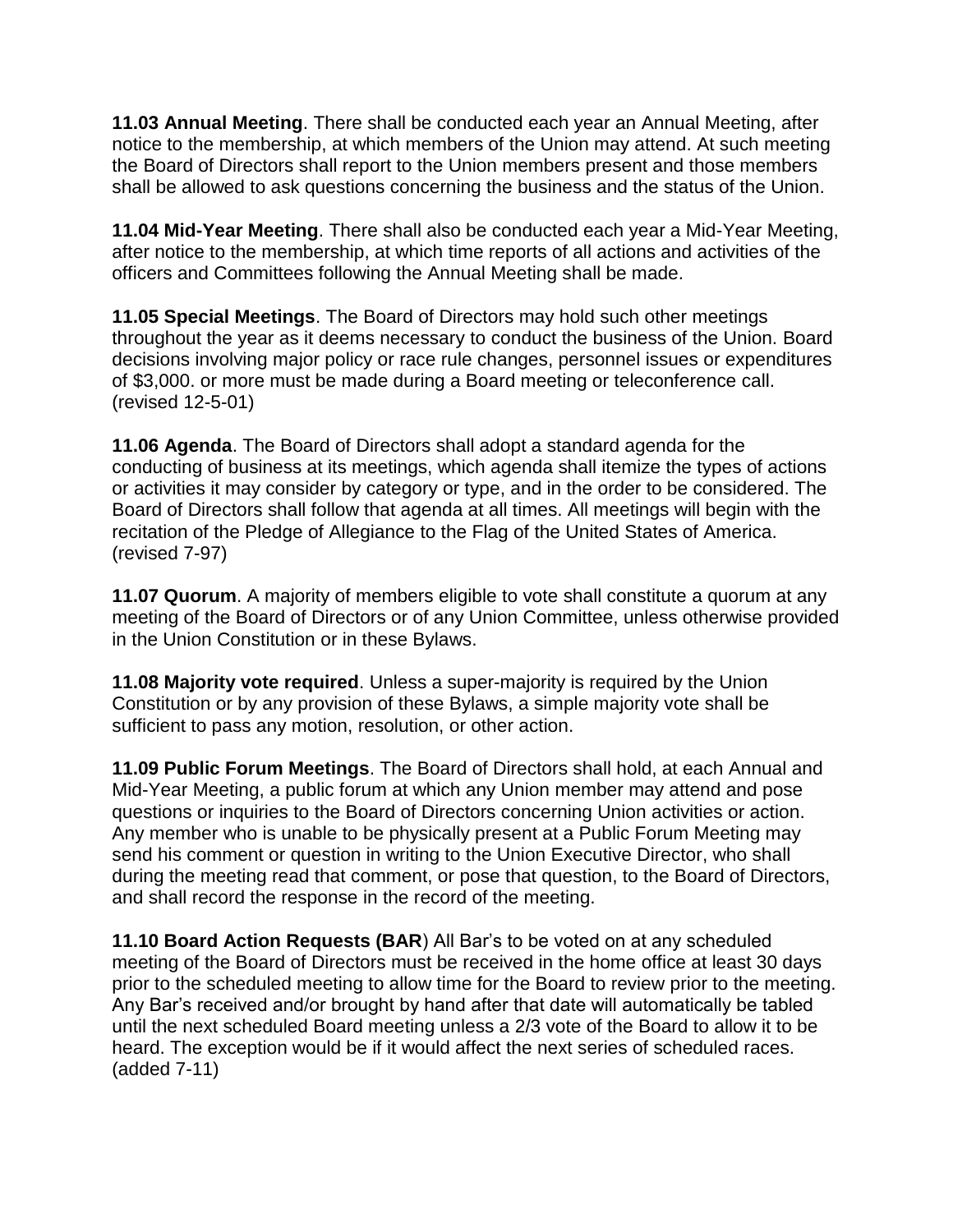#### **12.00** - **AMENDMENT**

**12.01 Amendment by Membership**. The members of the Union may require a referendum vote on any proposed amendment by the filing with the Union Executive Director of a petition stating the proposed amendment and signed by not less than five percent (5.0%) of the current Union members in good standing and with voting rights. Any proposed amendment must be first approved by the Constitution, Bylaws, and Policy Advisor, who shall approve the proposed amendment for referendum vote unless he determines that it violates the terms of the Union Constitution or would cause conflicts between terms and provisions to exist in the Bylaws. If a proposed amendment is not approved it may be resubmitted after modification to cure the objections of the Constitution, Bylaws, and Policy Advisor. The referendum vote by the membership shall be conducted in accordance with Bylaws provisions applicable to all elections. A referendum vote on any amendment shall result in the adoption of the amendment if not less than 2/3 of the members who cast votes vote in favor of the amendment.

**12.02 Amendment by Board of Directors**. These By-Laws may be amended by vote of two-thirds of the members of the Board of Directors present and voting at any meeting.

**12.03 Notice.** Notice of any proposed amendment to the By-laws shall be published in the Union Publication at least thirty (30) days prior to the date of vote on the amendment.

**12.04 Effective Date of Amendments**. Amendments are effective upon publication of the election results as provided by these Bylaws. No amendment shall cause any act by a member or Union affiliated organization to be invalid if such action was valid when committed under the Constitution and the Bylaws in effect at the time of such action.

**12.05 Prior By-Laws.** These By-Laws contain or reflect substantial changes or amendments to the Union By-Laws in effect prior to 1994. If those By-laws or any rule or policy based upon them modifies, contradicts or conflicts with any existing rule or policy it is the later adopted provision that shall control.

# *SECTION 13.00 HAS BEEN RESERVED FOR FUTURE USE*

(Standing Committees.)

### **Rules of Conduct and Disciplinary Rules of The ARPU**

### *Preamble*

The following Rules of Conduct and Disciplinary Rules are adopted by the Union and may be revised by the Board of Directors. The Union Infractions Committee may make recommendations as to revisions. References to the "Committee" refer to that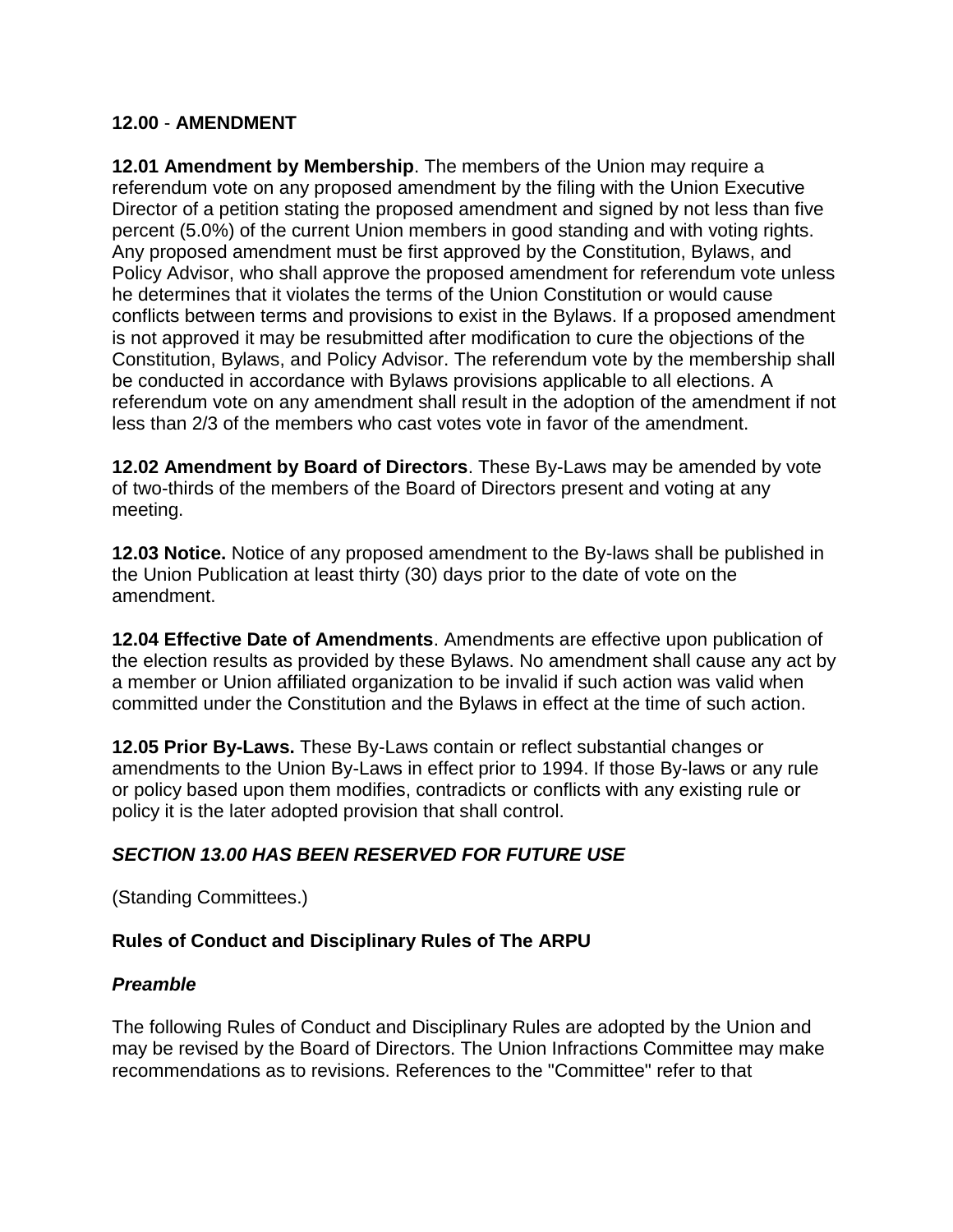Committee. All rules must be consistent with the provisions of the Union Constitution and By-Laws.

All members of the Union are bound by these Rules of Conduct and Disciplinary Rules, and subject to enforcement of them, by virtue of Article IV of the Union Constitution.

#### **14.00 - RULES OF CONDUCT**

**14.01 Union Related Prohibited Acts**. No member of the Union shall engage in the following acts in connection with any business, event, or activity conducted or sponsored by the Union, or by any organization affiliated with the Union:

01. Engages in physical violence or intentionally cause physical harm to another.

02. Threaten physical violence or harm to another.

03. Engage in profane or lewd conversation of such nature that it would tend to offend a person of usual sensibilities.

04. Refuse to comply with the provisions of the Constitution, By-Laws, Competition Standards or of any rule or regulation of the Union or of any organization affiliated with the Union.

05. Refuse to comply with the provisions of the Constitution, bylaws, rule or policy of an affiliated organization, which is not in conflict with, or in violation of, the Union Constitution, Bylaws, or Rules.

06. Refuse to comply with the will of the majority as expressed by a valid vote of the eligible voters of any organization affiliated with the Union.

07. Take possession of the funds or assets of the Union, or of any organization affiliated with the Union, without valid authorization by virtue of the Constitution, Bylaws, rules, or policies of the Union or organization, or by majority vote of the membership.

08. Refuse to return or deliver possession of the funds or assets of the Union, or of any organization affiliated with the Union, within a reasonable time after receipt of any request by the chief executive officer or Board of Directors of such organization.

09. Make false representations as to any matter inquired about in connection with application for membership in the Union or in any organization affiliated with the Union.

10. Violate any policy or rule of the Union regarding the administration of any prohibited substance to any pigeon.

11. Knowingly use any altered or modified clock, timer, computer, printer, or other device used in connection with the timing or scoring or any AU sanctioned race or event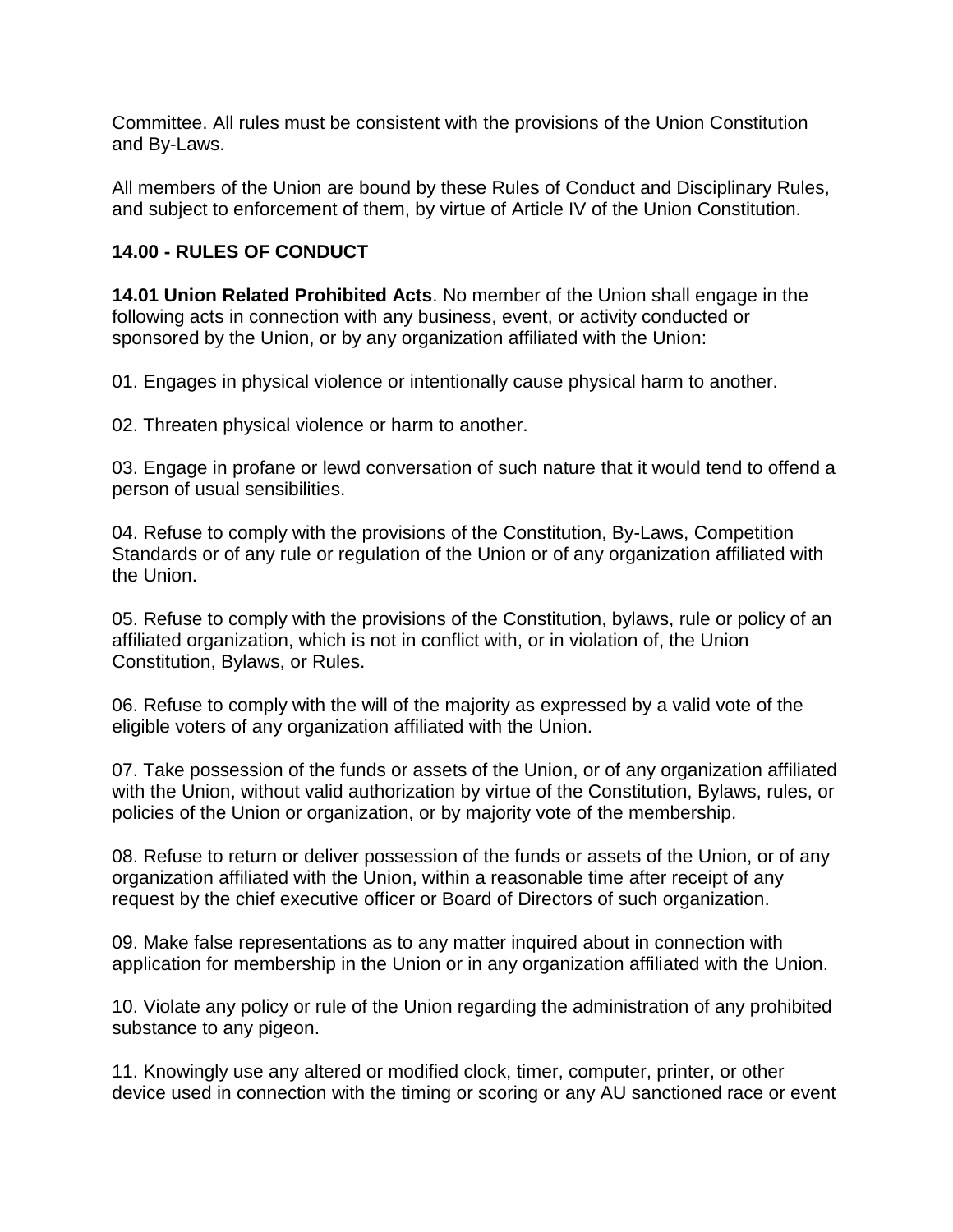unless such alteration or modification has been brought to the attention of the Race Secretary or other official responsible for supervising the race or event and the device has been certified or approved for use by such official.

12. Make or enter any information into any score sheet, race sheet, or other record prepared and/or maintained in connection with the timing of any AU sanctioned race or event with knowledge that such entry or information is false or incorrect.

13. Alter or modify any entry or other information contained in any score sheet, race sheet, or other record prepared and/or maintained in connection with the timing and/scoring of any AU sanctioned race or event with knowledge that such altered or modified entry or information is false or incorrect.

14. Enter in any AU sanctioned race, a pigeon known to be injured, ill, or suffering from a communicable disease in an active state.

15. Knowingly disclose or breach the confidentiality of any proceedings of the Infractions Committee, as defined in the Union Disciplinary Rules.

16. Knowingly disclose or breach the confidentiality of any information received while a member of any Union body or committee under circumstances in which the member was aware of the privileged or confidential nature of the information when received.

17. Knowingly fail or refuse to comply with any Union Race Rules or Competitive Standards adopted by the Union and applicable to the race or event in question.

18. Fail to disclose to any entrant that a race will not be conducted in accordance with AU Race Rules or Competitive Standards, if it is not to be so conducted.

19. Knowingly submit any false or incorrect information to any person in connection with an application for any Union award or certification.

20. Engage in any dishonest act in connection with any event or activity sponsored by the Union or by any Union affiliated organization.

21. Knowingly provide false information to the Infractions Committee in connection with its investigation of any allegation or complaint of a violation of the Rules of Conduct.

22. Refuse or fail to cooperate fully with the Infractions Committee or any staff or investigator acting for the Committee, in connection with any inquiry or investigation unless a valid legal privilege applies to the information sought.

There will be a mandatory minimum penalty of 3 years' probation or 1 year suspension for those who refuse to cooperate with or give false information to the Infractions Committee. (7/13).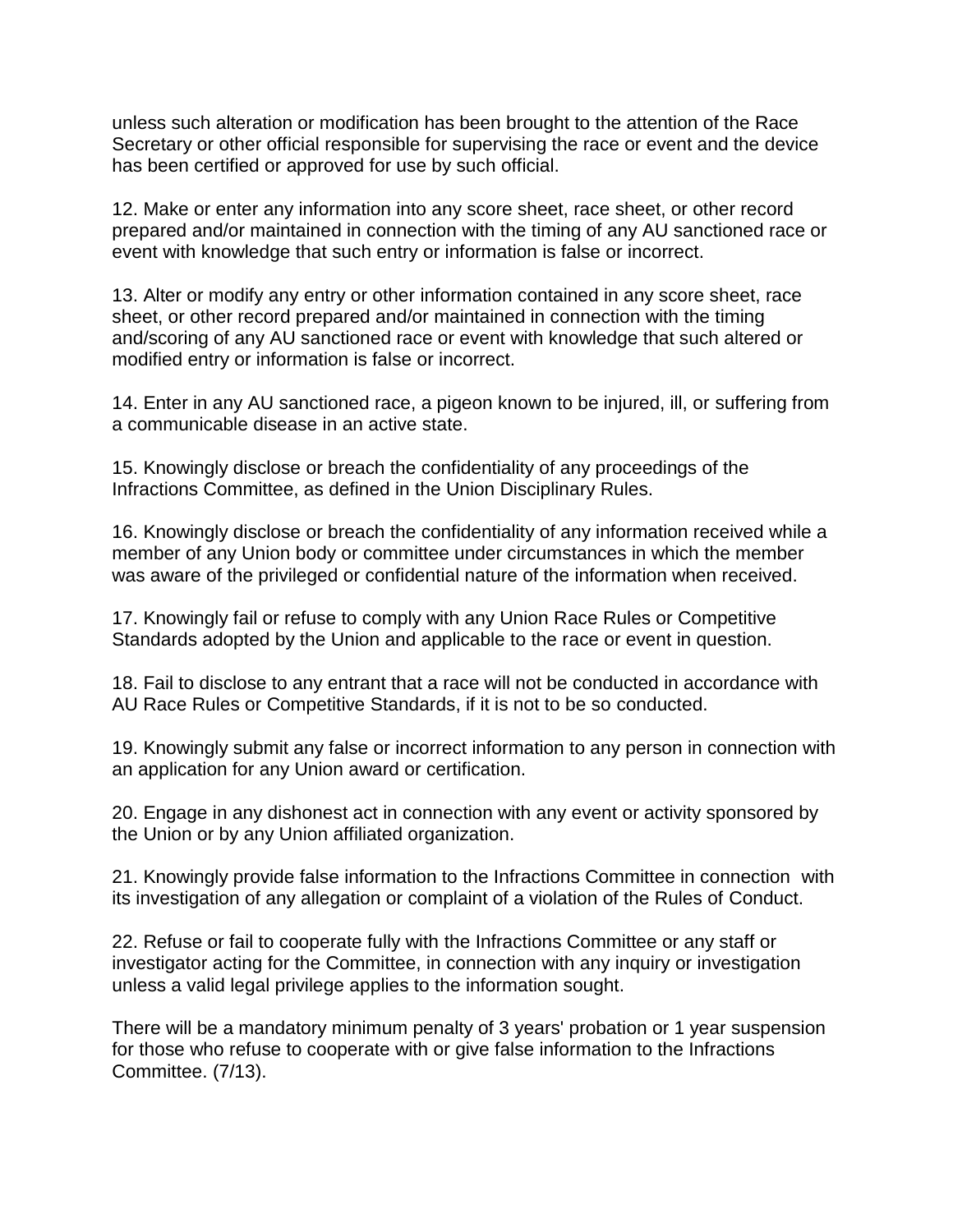23. Engage in any act, which is detrimental or harmful to the Union, or any organization affiliated with the Union.

24. The AU does not condone discrimination and or unlawful harassment of any kind. Actions, jokes, words, or comments based on an individual's sex, race, ethnicity, age, religion or any other legally protected characteristic will not be tolerated.

**14.02 Non-Union Related Prohibited Acts**. No member of the Union shall engage in the following acts at any time, whether or not in connection with the business of, or any event or activity conducted or sponsored by, the Union or any organization affiliated with the Union:

01. Sell to another a pigeon known to have contracted, or to have been exposed within the past thirty- (30) days to, a communicable disease for which the pigeon has not been vaccinated, without full disclosure to the purchaser.

02. Prepare and/or deliver to a purchaser of a pigeon a race record known to the seller to be false or incorrect.

03. Prepare and/or deliver to a purchaser of a pigeon a Pedigree or record of ancestor's known to the seller to be false or incorrect.

04. Knowingly make, distribute, print, publish, or communicate any false statement, which is calculated to injure or harm another regarding any AU member who at the time of such communication was known to be false or untrue.

05. Knowingly make, distribute, print, publish, or communicate any false or untrue statement, which is calculated to injure or harm regarding any AU member without making a reasonable investigation or inquiry into the truthfulness of the statement prior to any communication of such statement.

06. Knowingly house or maintain any pigeon without providing reasonably adequate shelter, food, or water in order for it to survive without undue hardship or injury.

07. Knowingly make a false charge or complaint that any Union member has been or is guilty of any violation of any Union Rule of Conduct.

08. Knowingly fail and refuse to comply with any rules or regulations of the U.S.

Postal Service regarding shipment of pigeons or other live birds by that service, Including, but not limited to, use of non-approved cartons or containers for shipping birds. Overcrowding or including liquids, medications, drugs, or supplies not intended to be included in the box. Violations are subject to 1-year suspension for the first offense. A second violation is subject to permanent expulsion. (Revised 12-4-01)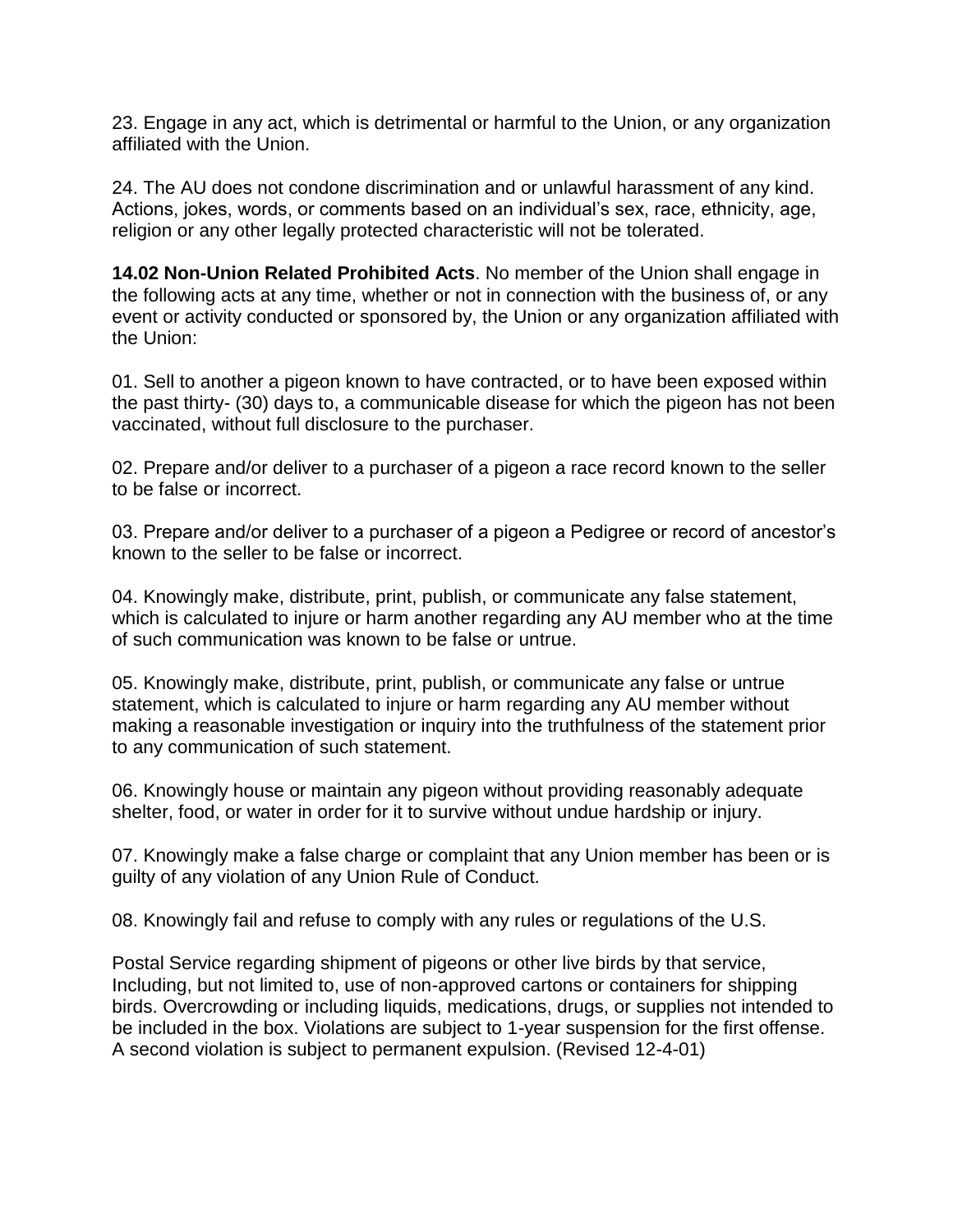21. Engage in any act, which is detrimental or harmful to the Union, or any Organization affiliated with the Union.

10. Engage in any act, which tends to bring the sport of racing pigeons into disrepute.

11. Knowingly fail to return, or in anyway, harm or remove any leg bands or identification from any racing pigeon that does not have rightful ownership of. The exception would be the care and treatment of any 'recovered' pigeon until the owner can be notified. (Added 7-20-06)

**14.03 Joint Participation.** Any person, who aids, abets, or assists another in the commission of any prohibited act shall be considered to be jointly responsible for the commission of such act, and subject to disciplinary action in the same manner as the primary actor.

**14.04 Defenses.** Ignorance of the Union Rules of Conduct shall not be a defense to disciplinary action for any violation thereof. Reliance upon a written interpretation by a Union officer, director, employee, or committee member of a rule, policy, or procedure may be a defense to a claim of prohibited conduct, provided that the party against whom the allegation or charge is made bears the burden of proof that he fully and fairly informed the Union officer, director, employee or committee member in question of all relevant facts prior to receipt of the interpretation and that his reliance on that interpretation was justified under the circumstances. A defense of self-defense shall only be considered when it is established by the party charged with commission of prohibited conduct that he had a genuine, justified fear of immediate bodily harm to himself or another at the time he acted, and did not have a reasonable opportunity to avoid a physical confrontation.

**14.05 Statutes of Limitations** Except for serious cases or extenuating circumstances as determined by the majority of the Infractions Committee, no investigation of any violation of any Union Rule of Conduct shall be undertaken if the last act, omission, or event, or the last of a continuing series of acts, omissions, or events constituting a possible violation occurred more than two (2) years prior to the date of receipt by the Committee of the charge or complaint. Committee will keep post marked envelopes to confirm receipt. (Revised 7-04)

### **DISCIPLINARY RULES**

### **15.00- INFRACTIONS COMMITTEE**

**15.01 Composition**. The Committee shall be composed of the chairperson, Constitution & By-Law Chairman and up to five investigators.

**15.02 Term of Office**. The term of office of the members of the Committee shall be as set out in the Bylaws of the Union.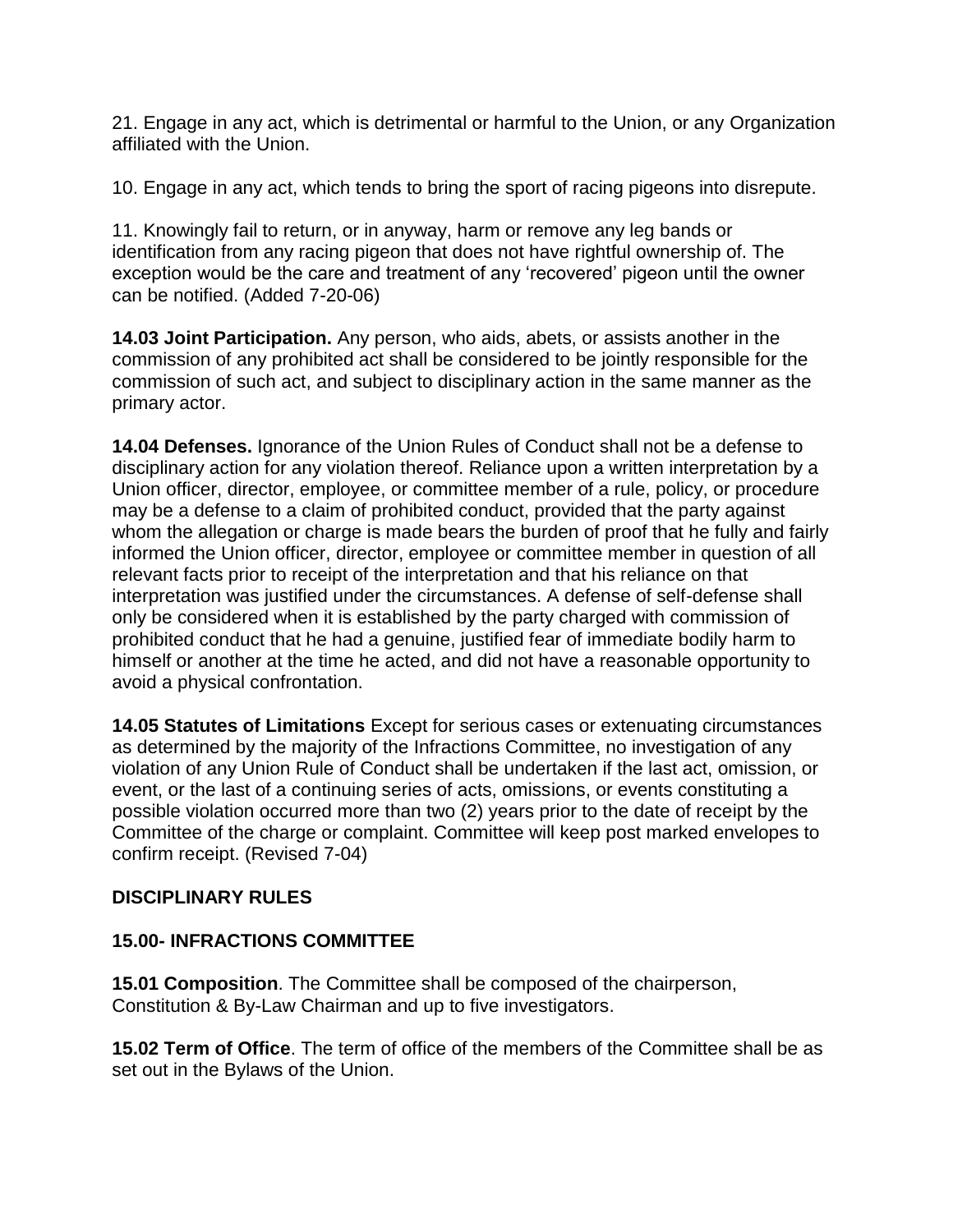**15.03 Quorum**. Three members present and voting shall constitute a quorum for conduct of committee business.

**15.04 Temporary Substitutes**. If it appears that one or more members of the committee will be unable to participate in the hearing of any allegation or complaint and that the result may be a lack of a quorum to act, the Chair may request the President of the Union to designate one or more members of the Union, preferably a former member of the Committee, to join or rejoin the Committee for the purposes of consideration and disposition of the case.

**15.05 Meetings**. The Committee may meet and conduct business by any means, which are sufficient to acquaint the members with the necessary to make a decision, including mail balloting, telephone conference calls, or other methods of electronic communication.

**15.06 Retaliation.** No member or organization shall threaten, coerce, intimidate, discriminate, or retaliate in any manner against any person because of the making or filing of an allegation or charge with the Committee. Nothing herein shall prohibit any person from alleging that the filing of an allegation or charge, or the conduct of a member in connection with proceedings before the Disciplinary Committee, constitutes a violation of Rule 14.01(15), (21), or (22), or Rule 15.02(04), (05) *(Revised 7/04)*

# **16.00 - OPERATING RULES**

**16.01 Confidentiality**. The Committee and its investigators, and all persons privy to its activities, shall treat all cases before the Committee as confidential until the same have been announced in accordance with the prescribed procedures for publication.

**16.02 Conflict of Interest**. Any member of the Committee who is directly connected with a Union affiliated organization under investigation, or is a fellow member with a member under investigation in any organization affiliated with the Union, shall not take part in any proceedings of the Committee regarding any such case before the Committee.

**16.03 Disclosure of Information**. No member of the Committee shall make any investigation of any case without authority of the Committee, and shall not solicit or receive any information about a case pending except through normal investigative channels. If any member of the Committee acquires information about any case or the participants in such a case he shall disclose that information to the entire Committee as soon as practicable

**16.04 Confidential Sources of Information**. The Committee shall not solely base any decision on any information received from any person or party who refuses to be identified. If information received from a confidential source is employed in any investigation it may only be considered if other known, reliable sources, independently corroborates it.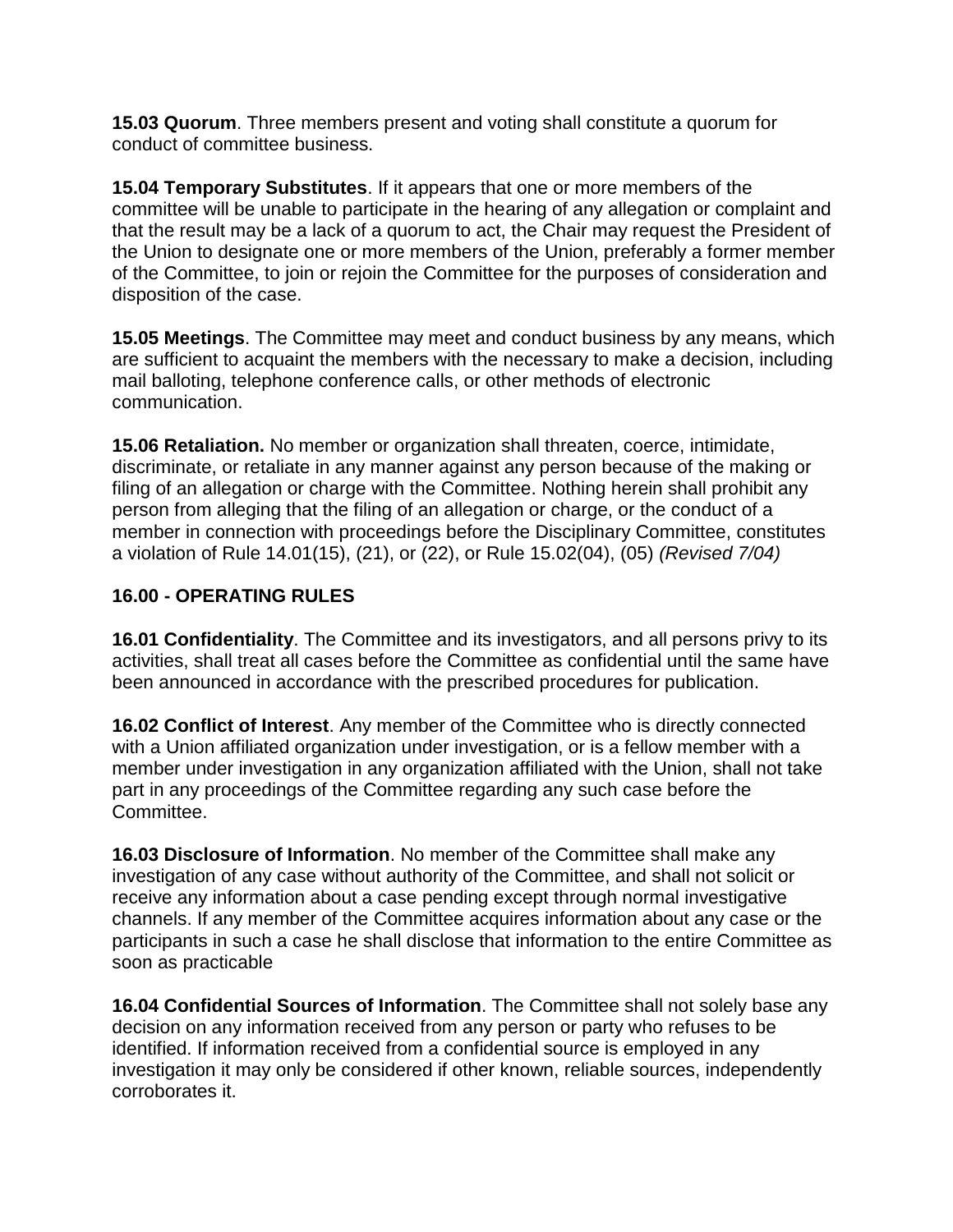**16.05 Public Announcements**. The Committee or its staff or investigators shall not confirm or deny the existence of any allegation or complaint, or that any investigation of any individual or organization is proceeding, until the Committee reaches a final decision after completion of all enforcement procedures and processes.

# **17.00 - SUBMISSION OF CHARGES OR COMPLAINTS**

**17.01 Initiation of Investigation.** The Committee is authorized to investigate all charges or complaints of any violation of any Rule of Conduct relating to any member or organization affiliated with the Union. The Committee may initiate an investigation on its own, when it has reasonable basis to believe that a member or organization is in violation, without receipt of an allegation or complaint by any other party.

**17.02 Filing of Inter-club Charge or Complaint** Any charge or complaint filed by a member, in good standing, and who has been an AU member for at least 90 days prior to the filing of the infraction, against one or more member(s) of the same club concerning club business or affairs shall first be filed with the club itself by delivery to the Club President by certified mail, return receipt requested, unless some other procedure is specified in the club Constitution or Bylaws. The Club shall have forty-five (45) days from receipt in which to investigate and render a ruling. If the complainant claims a denial of a fair hearing under minimal due process standards by the club or if the club fails to act or mediate on the charge or complaint in a timely manner, the charge or complaint may then be filed with the Committee as provided in Rule **14.03**. (Revised 7/04, 7/09)

**17.03 Filing of Other Charge or Complaint.** All charges or complaints, except those first filed with a club under Rule 14.02, whether concerning the Union, a Union member, an affiliated organization, or a member of an affiliated organization, shall be filed, along with a \$50.00 non-refundable filing fee, with the Oklahoma City Office, which will forward the complaint to the Chair of the Infractions Committee, or such person as may be designated by the Committee to accept such filings. The Committee may prepare, and require use of, a form to be employed by any party desiring to make an charge or complaint, and designate a person or address to whom such charges or complaints are to be communicated, whether by mail or otherwise. The Committee may, in its discretion, refuse to accept or investigate any charge or complaint, which is received only by oral, telephone, or e-mail communication. The Committee is authorized to require those persons who make charges or complaints to provide information sufficient to identify themselves and to provide a basis for determining the nature of the charge or complaint, the identity of the member or organization about whom the charge or complaint is made, and sufficient background information to enable the Committee to determine if an investigation is warranted and whether the charge or complaint should first be referred to a Center as provided by Rule 19.02 The Committee or its investigators, in their discretion may require any complainant, to execute an affidavit setting out those facts known to the complainant. (Revised 7-06)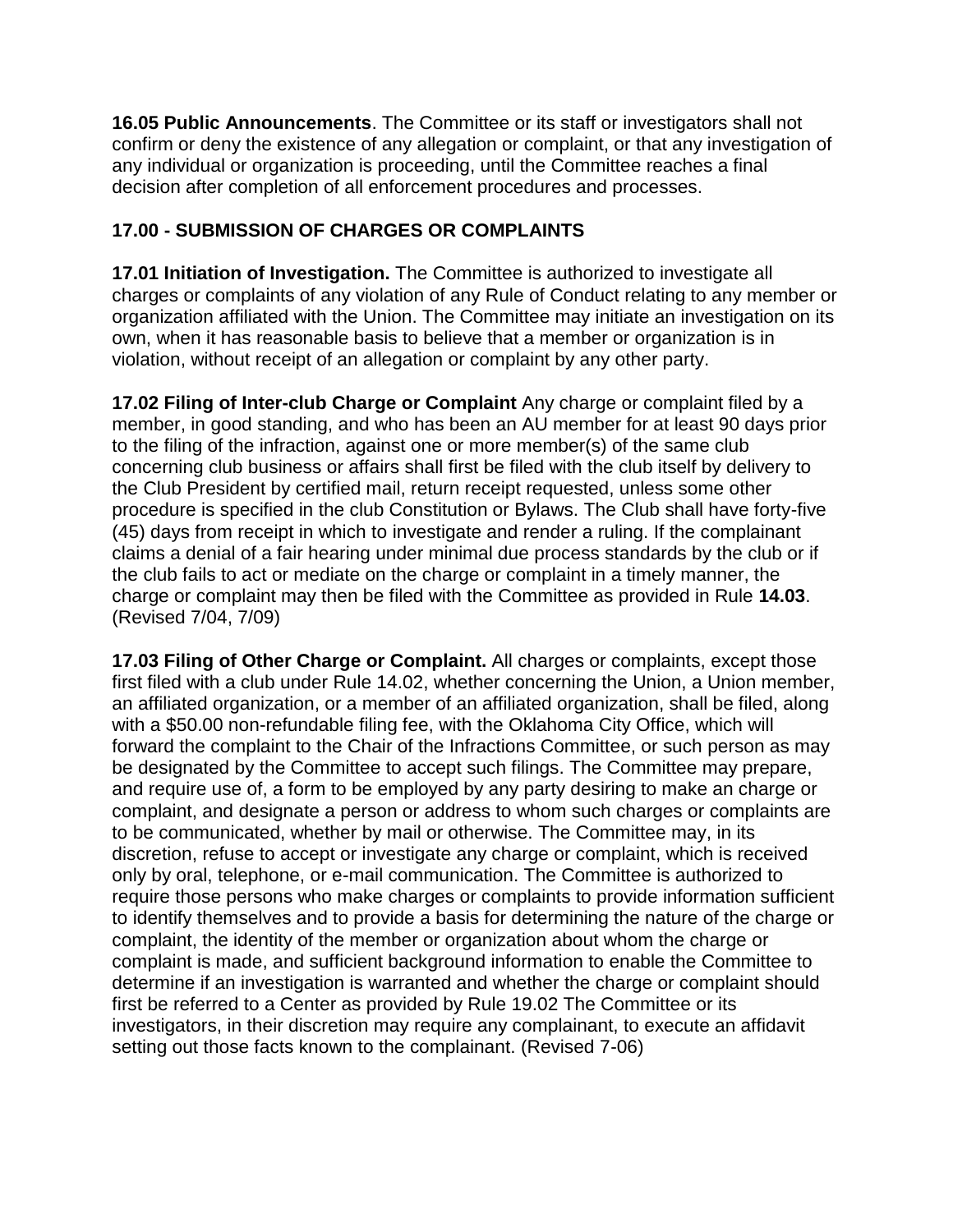**17.04 Cooperation with Committee by Complainants**. All persons who make charges or complaints to the Committee about misconduct of others are expected to cooperate fully with the Committee and its investigators. Such cooperation shall include the providing of full and complete information when requested and the following of guidelines established by the Committee as to times and frequency of contacts and circumstances under which Committee members and investigators are to be contacted. All complainants are bound by the rules of confidentiality, which apply to the Committee and its investigators.

**17.05 Dismissal of Inquiries**. If the Committee determines, based on its review of any charge or complaint, or based on the preliminary investigation of the Committee and/or its investigators, that such charge or complaint does not provide a sufficient factual basis for institution of an investigation does not allege a violation of the Rules of Conduct of the Union, concerns a person or organization not under the jurisdiction of the Union, or is based upon materially false or incorrect information, the Committee may, in its discretion, dismiss the case as an inquiry only and not investigate it further. Those cases dismissed as inquiries only shall not be recorded in the records of the Committee except to reflect that the charge or complaint was made and dismissed as an inquiry only. The Committee shall make no announcement of action on inquiries.

**17.06 Case Filing**. If the Committee, after its review, of the charge or complaint and a preliminary investigation by the Committee and its investigators, determines that there is sufficient basis to believe that a possible violation of the Union Rules of Conduct has occurred, it shall record the charge or complaint in the books and records of the Committee, assign it a case number, and initiate an investigation.

Should the infraction committee determine a complaint received is Commercial/personal/internet transaction of buying, selling or bartering of racing pigeons, equipment or supplies or the complaint is dealing with a special (non-AU sanctioned) race or futurity or all-to-one Loft race the committee with dismiss the complaint as these tend to be civil or criminal in nature. Should there be a subsequent settlement or court action, the Complainant may re-file the complaint, attaching such action as documentation and the committee with then be compelled to investigate the matter to conclusion. (Added 10-18-05)

### **18.00 - INVESTIGATIVE GUIDELINES**

**18.01 Establishment of Guidelines.** The Committee is authorized to establish guidelines for use by the Committee and its investigators employed or appointed by the Committee in any investigation, which it initiates.

**18.02 Basic Information Gathering**. The Committee and its investigators may collect and gather information by telephone; correspondence, personal interviews, and by any other means which the Committee considers to be proper and efficient.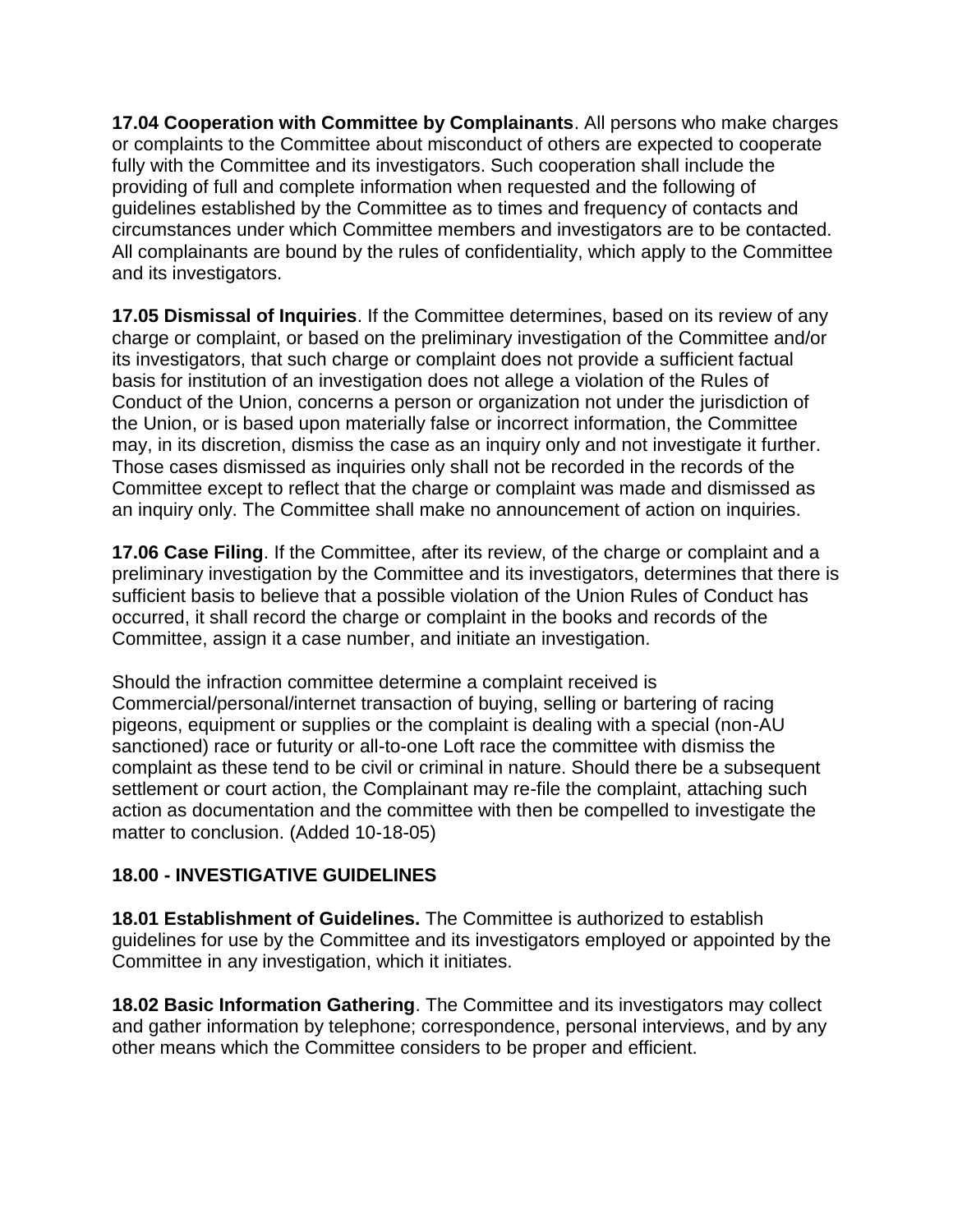**18.03 Matters Handled by Correspondence**. Matters that clearly are isolated, simple, and of relative insignificance may be handled promptly by the Committee by correspondence with the parties involved.

**18.04 Timely Process.** The Committee shall make reasonable efforts to process allegations or complaints in a timely manner.

**18.05 Consultation with Committee**. If questions arise during the investigative process concerning investigative procedures by investigators or participants those parties for direction shall consult the Chair.

**18.06 Notices to Affected Party.** The Committee shall, after determining that a charge or complaint is not to be dismissed as a preliminary inquiry only, give written notice to any person or organization identified as a subject of its investigation. If the Committee has employed or appointed any investigator(s) to investigate the matter it shall identify the investigator(s) in the notice. AU Rules of Conduct and Disciplinary Rules are available on the AU web site. (Rev 7/04). The member filing the complaint, as well as the individual or organization the complaint pertains to, will be asked to respond in writing and provide the Infraction Committee with their explanation of events within a timely manner.

**18.07 Status Notification**. If any matter has been pending before the Committee for more than six months, at the end of that period and every six months thereafter for so long as the matter continues to remain pending, the Committee shall prepare and deliver to the Union Board of Directors, the complainant, and any party the subject of the investigation a report by the Committee of the status of the investigation and of the expected date of hearing.

# **19.00 - INVESTIGATIVE PROCEDURES**

**19.01 Compliance with Procedures**. All persons who act for the Committee are expected to fully comply with the rules, policies, and procedures of the Union and of the Committee. The Committee may employ and pay compensation to investigators, who may but do not have to be Union members, or it may appoint investigators without compensation.

**19.02 Coordination with Union Centers**. If the Committee determines that a charge or complaint concerns alleged violations of the Rules of Conduct by a Center itself or its officers, the Committee shall assume jurisdiction and investigate and/or hear the charge or complaint. If a charge or complaint concerns alleged violations of the Rules of Conduct by a member club or individual member of a Center, the Committee shall immediately notify the President of that Center. If the Center has in place written procedures providing due process rights and certifies to the Committee that it is ready, willing, and able to act promptly in investigation of the charge or complaint and desires to assume jurisdiction, the Committee shall refer the case to that Center for investigation and decision. The Committee may require the President and other officers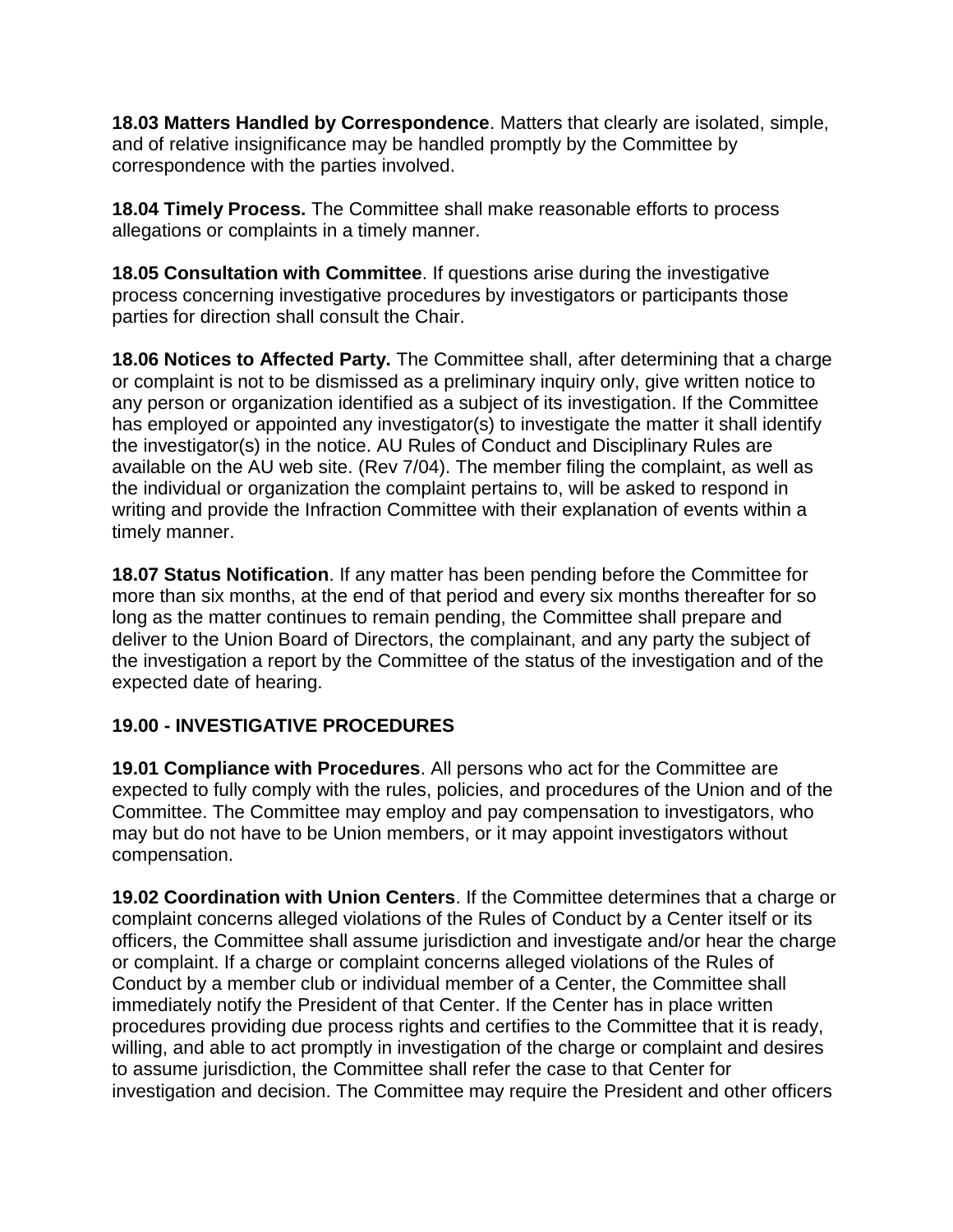of the Center to expressly agree to be bound by the Union's confidentiality provisions before disclosing any information about the case. If the Center assumes jurisdiction and fails to conclude its investigation and disposition of the case within 180 days after receipt of the filing, the case shall be considered to again be before the Committee for all purposes and the Center shall lose jurisdiction over it. In the event a charge or complaint of a violation of the Union Rules of Conduct is investigated and disposed of by a Center, any party dissatisfied with the decision may appeal that ruling to the Committee within thirty (30) days of the receipt of the decision and that appeal shall be processed as though it were a new filing with the Committee.

**19.03 Identification by Committee Representative.** In no case shall a member of the Committee or an investigator of the Committee fail to correctly identify himself or his authority.

**19.04** Left intentionally blank, **(**Struck 11-04).

**19.05 Disclosure of Purpose of Interview**. When a member of the Committee or an investigator of the Committee requests information from a party being interviewed, that person shall be informed of the Rules of Conduct which require cooperation by a Union member with the investigation, the purpose of the investigation, the nature of the charge or complaint which is the basis for the investigation, and the right of the member to have counsel present throughout the interview.

**19.06 Recording of Interview.** It shall be permissible for either a member of the Committee or an investigator of the Committee to record any interview made in connection with an investigation, but the interviewer must make the subject of the interview aware of the recording process prior to commencing the interview, and the subject must give consent to that process.

**19.07 Limited Immunity**. The Committee may grant limited immunity to any member who provides information deemed essential to the investigative process when such member might be found guilty of a violation of the Union Rules of Conduct based on the information he reports. No investigator or member of the Committee has such authority in the absence of action by the entire Committee. Such immunity shall not apply to the individual's involvement in other violations of the Union Rules of Conduct, unreported violations, or future violations.

No immunity shall be granted unless the Committee determines that the information to be provided cannot be acquired from any other source.

**19.08 Verification of and Access to Report**. Whenever possible, individuals who have provided information or made statements to the Committee or to its investigators should be given the opportunity to review any reports of any interview and to make corrections or changes. No person is authorized to receive a copy of any such report or to disclose its contents to any person other than the Committee or its investigators.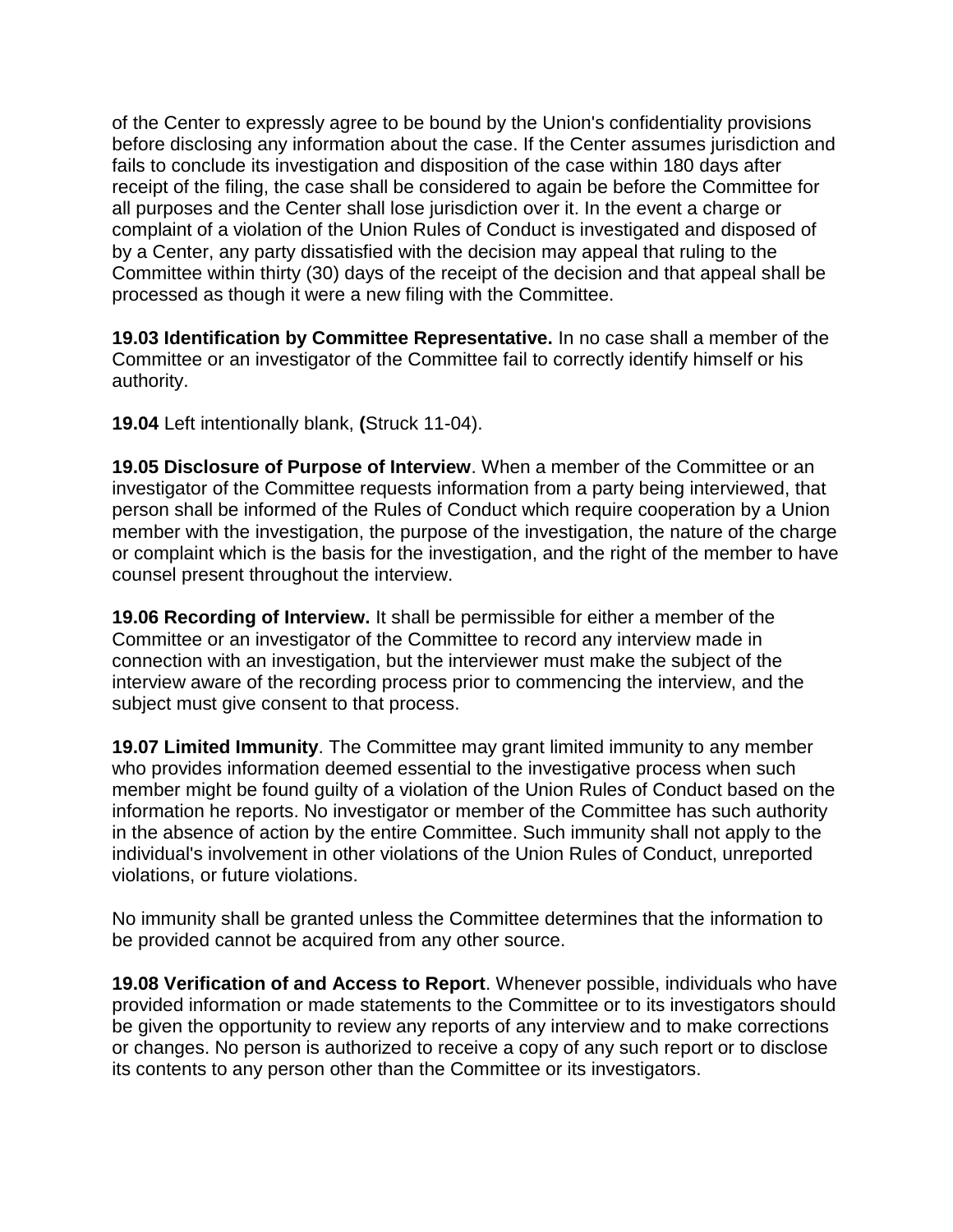**19.09 Failure to Cooperate**. In the event any member of the Union shall refuse to be interviewed or to provide information in his possession or within his knowledge, requested by the Committee or by its investigators, the Committee may initiate a complaint on its own motion against the member for a violation of the Union Rules of Conduct and process that complaint in compliance with Union enforcement policies. There will be a mandatory minimum penalty of 3 years' probation or 1 year suspension for those who refuse to cooperate with or give false information to the Infractions Committee. (7/13).

# **20.00 - COMMITTEE HEARINGS**

**20.01 Notification of Hearing.** Any member whose interest may be affected by a hearing conducted by the Committee shall receive written notice of the hearing not later than ten (10) days prior to the date thereof. The notice shall set out the place and time of the hearing, and state with reasonable particularity the nature of the charge or complaint to be heard.

**20.02 Notification of Hearing Procedures**. Any member whose interest may be affected by a hearing conducted by the Committee shall receive a copy of the Union Rules of Conduct and Union Disciplinary Rules, if he has not already been furnished those documents, not later than ten (10) days prior to the date of any hearing.

**20.03 Representatives of Union Affiliated Organizations**. Notice to any Union affiliated organization shall be considered complete when delivered to the President of that organization. If the Committee has reason to believe that the President of that organization is not actively engaged in carrying out his duties of office the Committee shall notify all officers of the organization whose name and address are on file with the Union. Nothing herein shall require the Committee to notify each member individually of a Union affiliated organization of any investigation or hearing, whether or not the interest of the individual members may be affected by such action.

**20.04 Appearance before Committee**. Any member whose interest may be affected by any action of the Committee may appear before the Committee to present evidence and, if witnesses are called, to question and cross-examine those witnesses. In the event a member is unable to attend on the date and time scheduled for a hearing he shall, upon receipt of notice of the hearing or promptly upon subsequently learning of unavoidable conflict with the hearing, notify the Chair of the Committee and provide sufficient specific evidence to the Chair to support his request for rescheduling of the hearing. The Committee may refuse to reschedule any hearing if a request is not made in a timely manner or if the conflict is not of such significance as to take precedence over the hearing.

**20.05 Place of Hearing.** The Committee shall attempt to schedule hearings at locations, which offer the most convenience to the members, parties, and witnesses, but has no obligation to schedule any hearing within the boundaries of any state, zone, or region.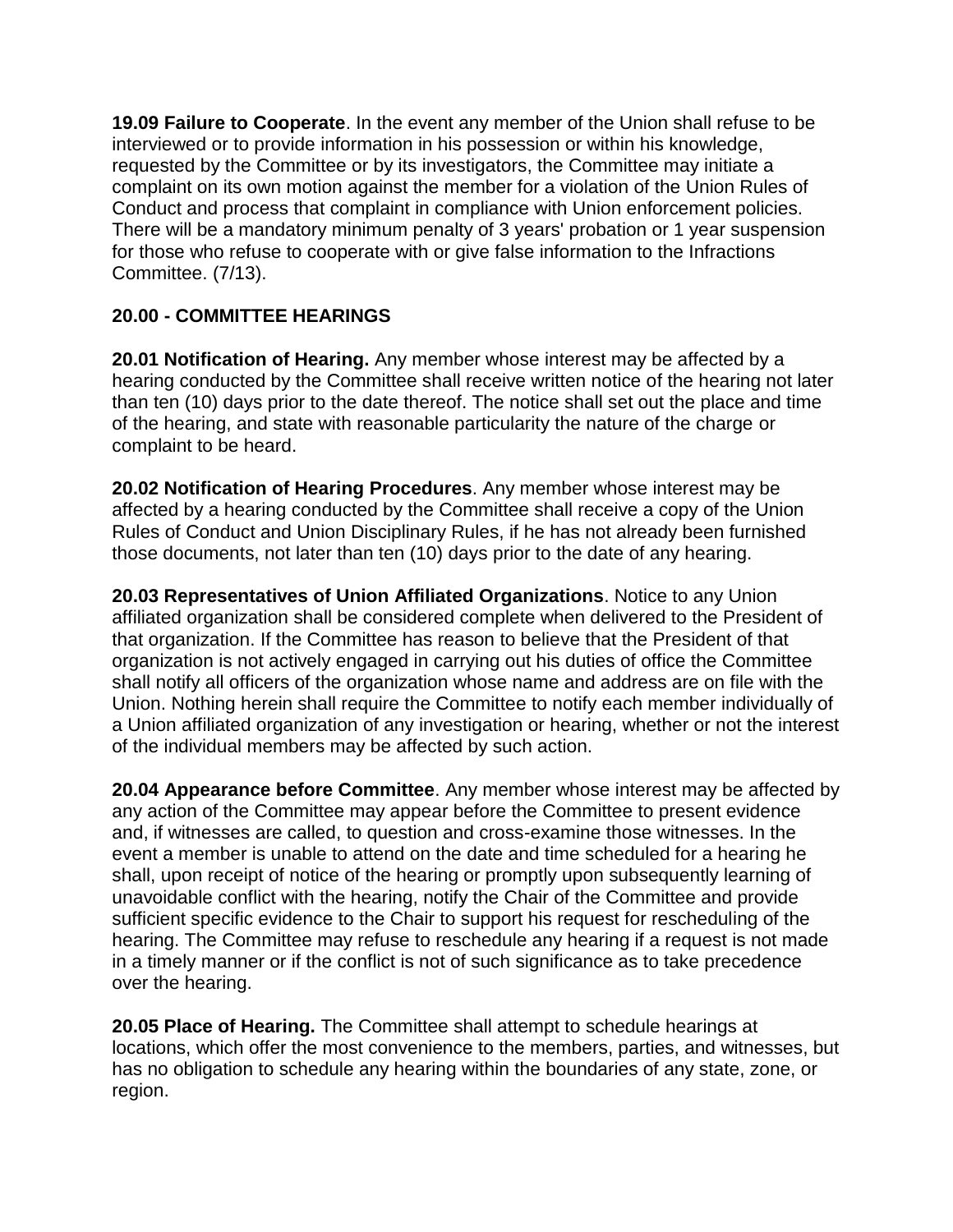#### **21.00 - HEARING PROCEDURES**

**21.01 Definition of Hearing.** The Committee may elect to have a meeting in person with all parties involved, or may elect to conduct any meeting by teleconferencing, conference call, or other means. Nothing in these rules shall require the Committee to hold a hearing at which its members and parties are present at the same physical location. If the Committee elects to conduct any hearing by teleconferencing or other means the ability to testify or to confront or cross-examine witnesses may be limited to testimony or examination through teleconferencing.

**21.02 Testimony of Witnesses**. The Committee may elect to call witnesses live, or may consider affidavits or statements from witnesses if taken under circumstances that tend to lend credibility to those documents. A party may petition the Committee to compel a Union member to appear in person for a hearing. The petition must state the nature of the expected testimony of the witness, why such testimony is essential to the presentation of the party before the Committee, and identify the distance the witness would be required to travel in order to attend. The Committee may, in its discretion, order the member whose testimony is requested to appear, but may limit or condition its requirement so that undue hardship is not caused the witness.

**21.03 Sworn Testimony.** All persons whose testimony are to be considered at any Committee hearing shall be administered the oath or shall affirm that their testimony is true and correct.

**21.04 Exclusionary Rule**. Any party to the hearing may request that all other witnesses, other than parties, their attorneys, or Committee members and investigators, be excluded from the hearing room during the testimony of other witnesses.

**21.05 Transcription of Hearing**. The Committee shall secure or provide a person with the necessary skill, training, and equipment to record, transcribe, or record by shorthand or other method all proceedings before it at any hearing, and shall furnish a copy to any party, at the party's expense, of a written transcript of the hearing.

**21.06 Legal Representation**. Legal counsel at any hearing before the Committee may represent each party. Any party to any proceeding of the Committee may waive right to counsel and such waiver shall remain effective thereafter as to any such proceeding, or related proceeding, until such time as the Chair of the Committee receives written notice of revocation of that waiver. No revocation of waiver shall invalidate any action, whether investigative or otherwise, conducted by the Committee prior to that revocation.

**21.07 Evidentiary Rulings**. The Committee shall not be bound by strict legal rules of evidence. It may consider documents, records, or statements, which would be, considered hearsay within the legal meaning of that term. The members of the Committee may question witnesses.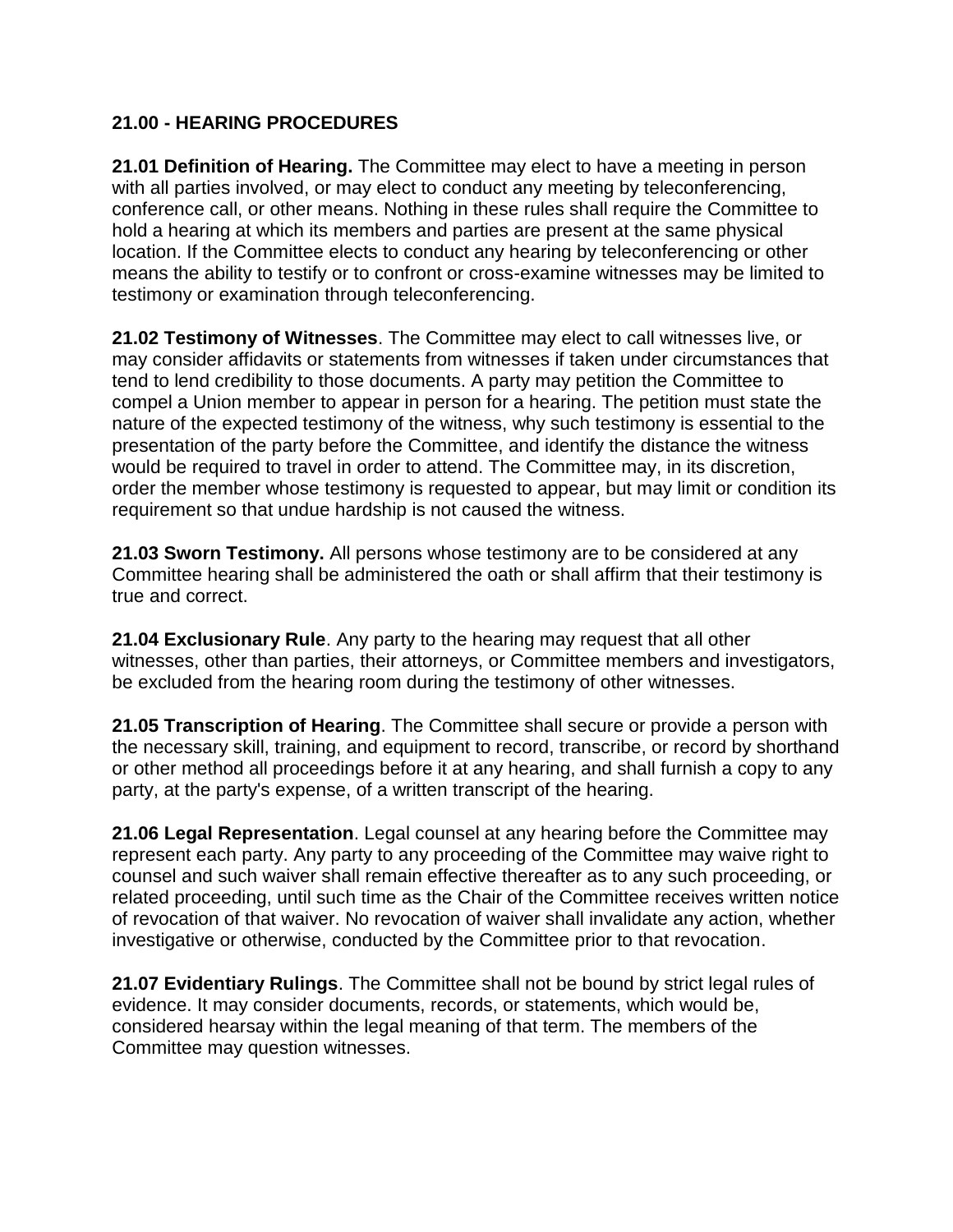All privileges recognized at law, including the attorney-client privilege, will be recognized. The standard of proof required before the Committee is the standard of preponderance of the evidence.

**21.08 Opening and Closing Statements.** Each party shall be allowed to present to the Committee, either personally or through legal counsels, opening or closing statements.

**21.09 Investigator Reports**. Any investigator employed or appointed by the Committee may present any report or the results of his investigation in narrative form, without the necessity for specific questions and answers.

**21.10 Confidential Information**. The Committee or any investigator of the Committee may refuse to identify any witness who has requested that his communications with the Committee remain confidential, but other non-confidential evidence must corroborate any evidence by such a witness before it can be considered by the Committee.

**21.11 Submission without Hearing**. The Committee may, in its discretion, determine that a hearing in the presence of all parties is not necessary for a determination of a case, and in such instances may decide the case based on written statements, depositions, affidavits, briefs or summaries submitted by the parties, investigator's reports, and documents and records provided the Committee. If the Committee decides to hear the case by written submission it shall notify all parties affected by its ruling not less than twenty (20) days prior to the date of determination and allow all parties an adequate opportunity to provide any additional evidence, information, exhibits' or argument which the parties may choose to submit prior to a final ruling.

The parties may also choose to voluntarily waive a hearing and agree to submit the case to the Committee by written submission.

# **22.00 - RULINGS BY INFRACTIONS COMMITTEE**

**22.01 Time for Ruling**. The Committee shall make reasonable efforts to process allegations or complaints in a timely manner. (Revised 7-04)

**22.02 Written Recommendations**. The Committee shall notify the AU Board of its recommendation, by a written letter, notice, or opinion. (Revised 7-13)

**22.03 Findings of Committee**. The Committee may, but is not required to, prepare written findings of fact, which it makes in connection with its recommendation. (Revised 7-04)

**22.04 Motion for Rehearing**. The Committee shall not entertain any Motion for Rehearing save and except for those, which assert factual errors in the Committee's decision and, if, prepared, findings of fact.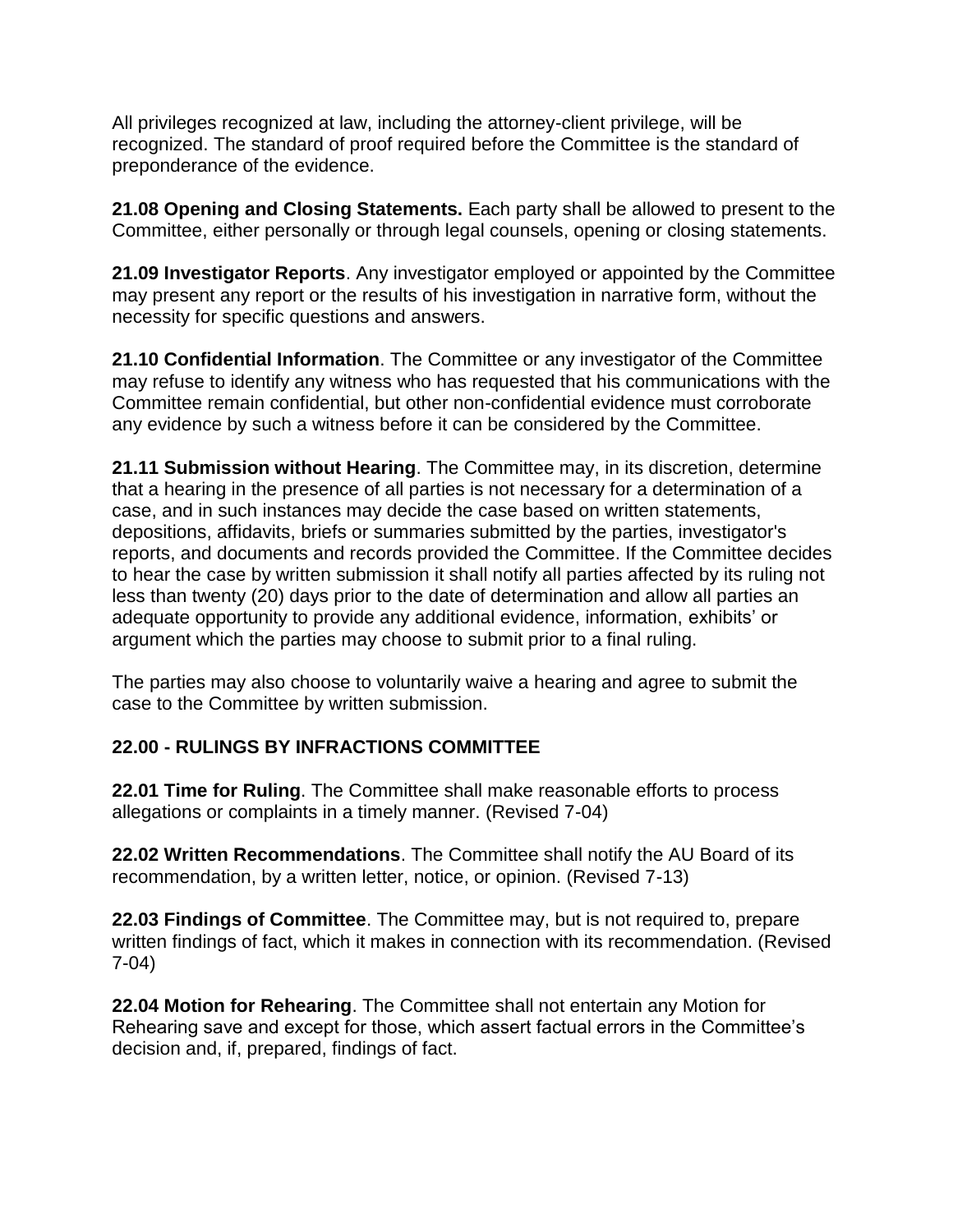**22.05 No Right to Appeal to Committee**. There is no right to appeal to the Committee any decision of the Committee.

**22.06 Effect of Ruling.** The determination of the Committee shall constitute a recommended decision to the Board of Directors of the Union.

# **23.00-ACTIONS ON INFRACTIONS COMMITTEE RECOMMENDED**

### **DECISION**

**23.01 Final Recommendation** A recommended decision by the Committee shall be filed with the Executive Director of the Union, and copies provided to all interested parties. A party who objects to that recommendation shall file with the Executive Director specific written objections to the factual or legal basis of the decision or specific objections to the procedures followed by the Committee within thirty (30) days of the date of the decision; otherwise he shall have no standing to object further. (Revised 7/04)

**23.02 Replies to Objection**. The Committee, or its designee, shall be allowed to present a reply to any objections made to the Board of Directors.

**23.03 Reviews by Board of Directors**. At its next regularly scheduled meeting following the decision of the Committee the Board of Directors shall review the recommended decision of the Committee, any notice of objection to that decision, and within thirty (30) days thereafter take action.

**23.04 Action by Board of Directors**. The Board of Directors shall affirm the decision of the Committee unless it finds that substantial evidence does not exist to support the recommended decision, it finds that the Committee has improperly interpreted any Union Constitution or By-

Laws provision or Union Rule, or that the Committee failed to properly follow Union procedures. The Board of Directors shall, in the event it finds no reversible error, notify all parties affected by the ruling that the Committee's decision is adopted. If the Board of Directors

finds that the decision of the Committee is substantially correct but is not proper in one or more respects, it may adopt the Committee decision but modify it accordingly. If the Board of Directors finds that a substantial error of law or of procedure occurred in the hearing by the Committee it may remand the case to the Committee for further hearing.

**23.05 Final Decision by Union**. All rulings and decisions by the Board of Directors as to recommend actions by the Committee are final, save and except for those cases in which the case is remanded to the Committee for further hearing. In the event of a remand those procedural rules contained in the Union Disciplinary Rules applicable to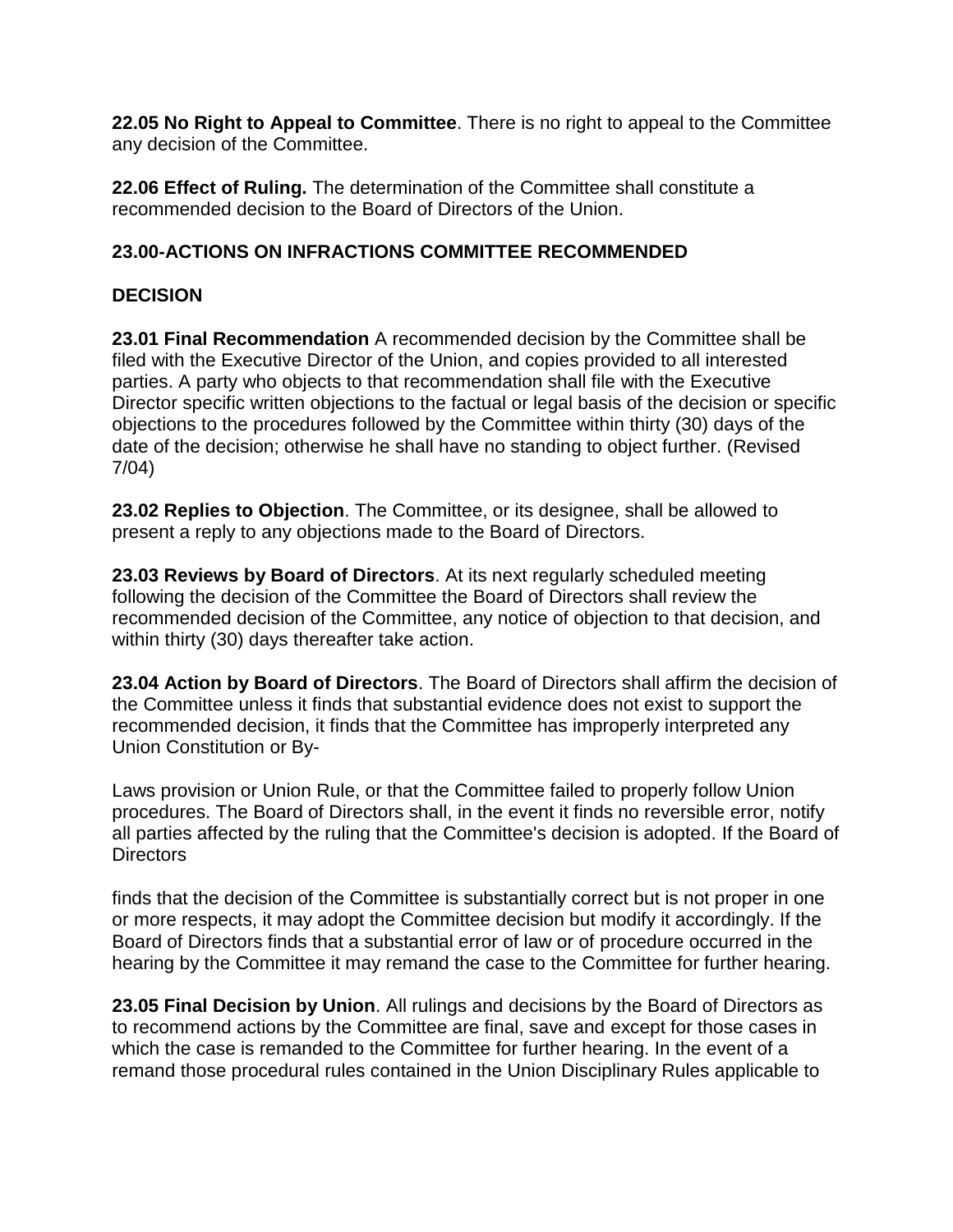new charges or complaints shall apply, unless the Board of Directors limits the action to be taken in its order remanding the case.

#### **24.00- DISCIPLINARY SANCTIONS OR PUNISHMENT**

**24.01 Probation.** Is defined by the AU as "a specified period of time a member or organization is under watch for any further infraction or misconduct."

When a member, club or organization is put on probation, the AU President shall appoint a chairman and two committee members to monitor such probation. Should the committee discover any further infraction, they will submit discovery in writing and present to the Board at the earliest possible opportunity.

A member on probation may attend meetings, vote and continue as an AU member with all rights & privileges as long as there are no further incidents or violations of AU rules. (Rev. 07-21-06)

**24.02 Suspension**. Is defined by the AU as "a specified period of time that a member(s) or organization is "temporarily suspended' from all club or organization and Union activities", meaning they may not ship in any AU or AU governed race, attend meetings or vote on any issue until such time the suspension is lifted.

When a member(s) or organization is suspended, the AU President shall appoint a chairman and two (2) committee members to monitor such suspension. Should the committee discover any further infraction or non-compliance, they will submit discover, in writing, and present to the Board at the earliest possible opportunity.

Unless there are extenuation circumstances involved to dictate otherwise, as determined by the AU Board, the entire physical loft location, (postal address) , and birds shall be suspended.

Suspended members are prohibited from purchasing or acquiring personal, club or stock AU bands, and no pigeons may not be flown from the loft or physical address of a suspended member until the suspension is lifted. (Rev. 7-21-06)

**24.03 Expulsion**. Is defined as "fully expelled from the AU all affiliates and organizations for life.

"When a member is expelled, the AU President shall appoint a chairman and two (2) committee members to monitor such expulsion. Should the committee discover violation of such expulsion, they will submit discovery in writing and present to the AU Board at the earliest possible opportunity.

An expelled member MAY NOT attend any AU club, organization or function, nor compete in any AU sanctioned or governed race.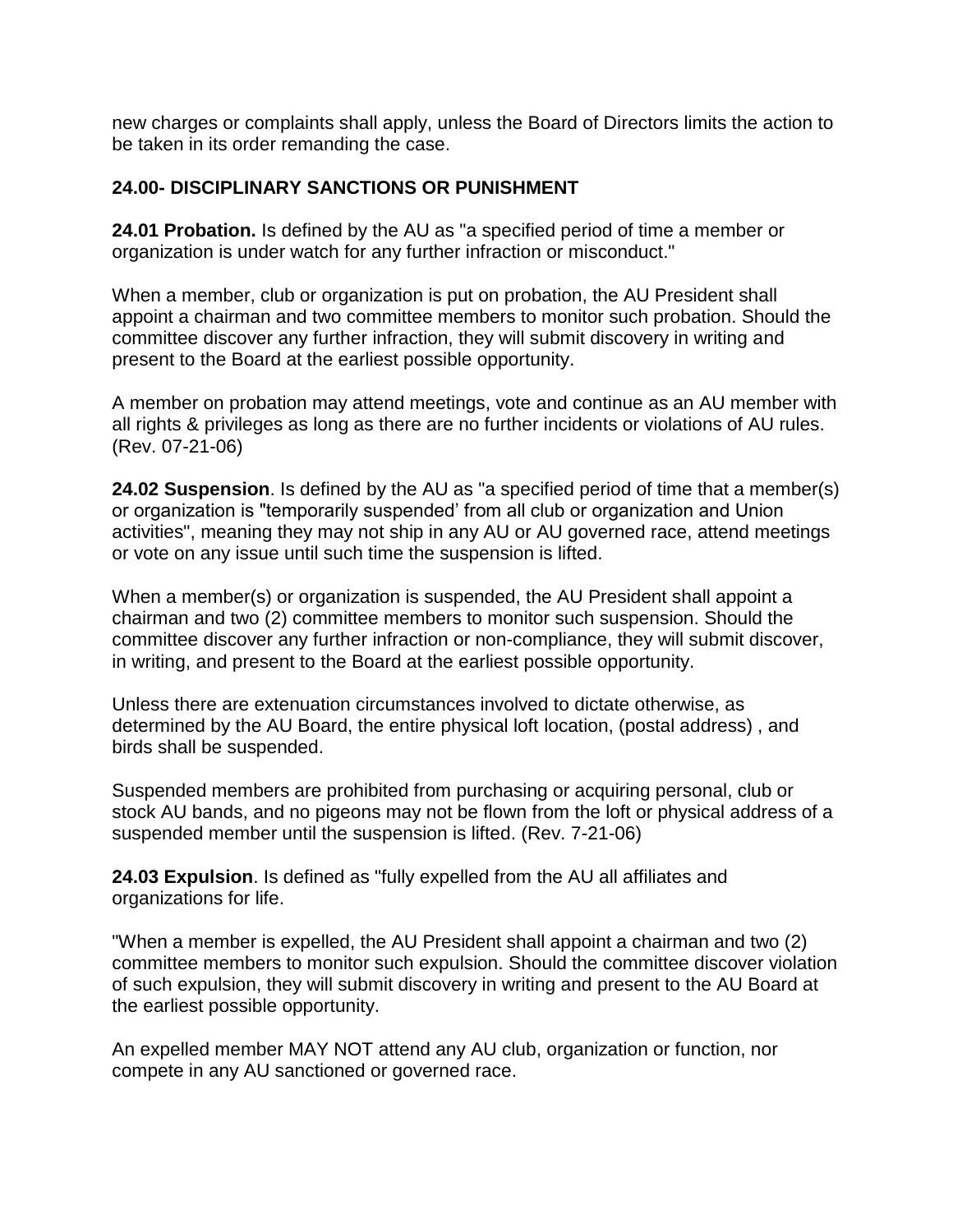Unless there are extenuation circumstances involved to dictate otherwise, as determined by the AU Board, the entire loft location, (Postal address), and all birds shall be expelled. (Rev. 7-21-06)

**24.04 Restoration of Property**. A member who has been found guilty of a violation of the Rules of Conduct may be ordered to restore to another property or Moines, which he wrongfully acquired, including race winnings which he won as a result, in whole or in part, of conduct found to constitute a violation of any Rule of Conduct. Any order to return race winnings shall order the funds to be paid to the organizing body sponsoring the race or event involved.

**24.05 Restitution.** A member may be ordered to pay compensation or make restitution, limited to actual financial or economic loss or damages, to another member who has suffered loss or damage as a result of prohibited conduct.

**24.06. Private Reprimand**. The Board of Directors may issue a private reprimand to any member found to have engaged in conduct in violation of the Rules of Conduct if the Board determines that a private reprimand is commensurate with the nature of the violation and is in the best interest of the Union. Notice of a private reprimand shall not be published in the Union Publication and the Board of Directors may delete the name of the person reprimanded from the Minutes of the meeting in which action is taken by the Board of Directors to issue the reprimand.

However, the Executive Director of the Union shall maintain the name of any person so reprimanded and a record of the proceedings in a permanent file of the Union, and if a subsequent violation of the Rules of Conduct is found to have occurred the member charged shall not be eligible for another private reprimand as disciplinary action for such later violation.

**24.07 Confidentiality of Actions**. Board decisions on infractions or otherwise legal issues are understood to be private between the involved parties and is released on a "need to know" basis, and not intended for publication or public viewing. Exception, of actions that might affect the welfare of the Sport in general may be released at the Boards discretion. (Rewritten & Added 10-08)

**24.08 Restriction on Future Activities**. The Board of Directors may choose to discipline a member by restricting his future rights to engage in specific activities in the sport or in connection with Union affiliated organizations. For example, the Board of Directors may bar a member from ever again serving as an officer, as race secretary, as liberator, race sponsor, loft manager, or any other capacity in connection with any organization, race, or event. Such a bar may be for a lifetime or for a limited period of time.

**24.09 Combined Disciplinary Action**. A member may be disciplined by any, or any combination, of the modes of punishment set out in these Disciplinary Rules.